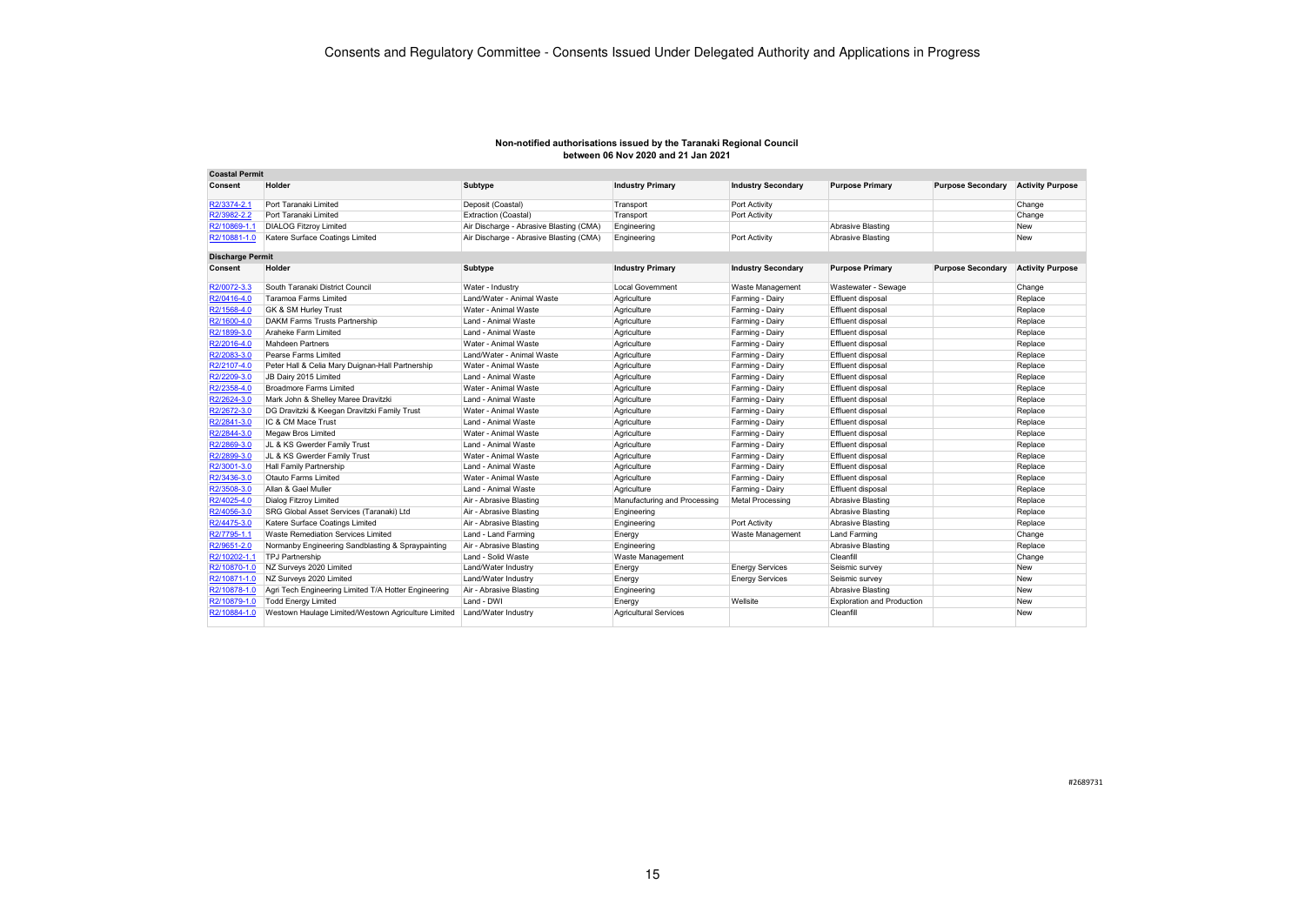| <b>Land Use Consent</b> |                                          |                           |                              |                           |                           |                          |                         |
|-------------------------|------------------------------------------|---------------------------|------------------------------|---------------------------|---------------------------|--------------------------|-------------------------|
| Consent                 | Holder                                   | Subtype                   | <b>Industry Primary</b>      | <b>Industry Secondary</b> | <b>Purpose Primary</b>    | <b>Purpose Secondary</b> | <b>Activity Purpose</b> |
| R2/10836-1.0            | Waka Kotahi NZ Transport Agency          | Structure - Culvert       | <b>Central Government</b>    | Transport                 | Roading                   |                          | <b>New</b>              |
| R2/10880-1.0            | South Taranaki District Council          | Structure - Culvert       | <b>Local Government</b>      |                           | Roading                   | Access                   | <b>New</b>              |
| R2/10883-1.0            | Padrutt Trustees Limited                 | Structure - Bridge        | Agriculture                  | Farming - Dairy           | Access                    |                          | <b>New</b>              |
| R2/10885-1.0            | <b>Hait Contracting Limited</b>          | Forestry - Harvesting     | Forestry                     |                           | <b>Forest Harvesting</b>  |                          | <b>New</b>              |
| R2/10886-1.0            | Stratford District Council               | Structure - Culvert       | <b>Local Government</b>      |                           | Roading                   | Access                   | <b>New</b>              |
| R2/10889-1.0            | Trustpower Limited                       | Disturb                   | Energy                       | Power - Hydro Generation  | Power Supply - Commercial |                          | <b>New</b>              |
| R2/10891-1.0            | Trustpower Limited                       | Dam/Weir                  | Energy                       | Power - Hydro Generation  | Power Supply - Commercial |                          | <b>New</b>              |
| R2/10896-1.0            | <b>Mark Nesbit</b>                       | Structure - Culvert       | Agriculture                  | Farming - Drystock        | Access                    |                          | <b>New</b>              |
| R2/10897-1.0            | William Arthur & Janice Robin Anglesey   | Forestry - Harvesting     | Forestry                     |                           | <b>Forest Harvesting</b>  |                          | <b>New</b>              |
| <b>Water Permit</b>     |                                          |                           |                              |                           |                           |                          |                         |
| Consent                 | Holder                                   | Subtype                   | <b>Industry Primary</b>      | <b>Industry Secondary</b> | <b>Purpose Primary</b>    | <b>Purpose Secondary</b> | <b>Activity Purpose</b> |
| R2/0596-3.1             | Ballance Agri-Nutrients (Kapuni) Limited | <b>Take Surface Water</b> | Manufacturing and Processing | Chemical Manufacture      |                           |                          | Change                  |
| R2/1213-3.1             | Ballance Agri-Nutrients (Kapuni) Limited | <b>Take Surface Water</b> | Manufacturing and Processing | Chemical Manufacture      |                           |                          | Change                  |
| R2/6292-2.0             | New Plymouth Golf Club Inc               | Take Surface Water        | Recreational                 |                           | Irrigation - Golf Greens  |                          | Replace                 |
| R2/10877-1.0            | Moorelands Trust Partnership             | <b>Take Groundwater</b>   | Agriculture                  | Farming - Dairy           | Stock water               |                          | <b>New</b>              |
| R2/10890-1.0            | Trustpower Limited                       | Take Surface Water        | Energy                       | Power - Hydro Generation  | Power Supply - Commercial |                          | <b>New</b>              |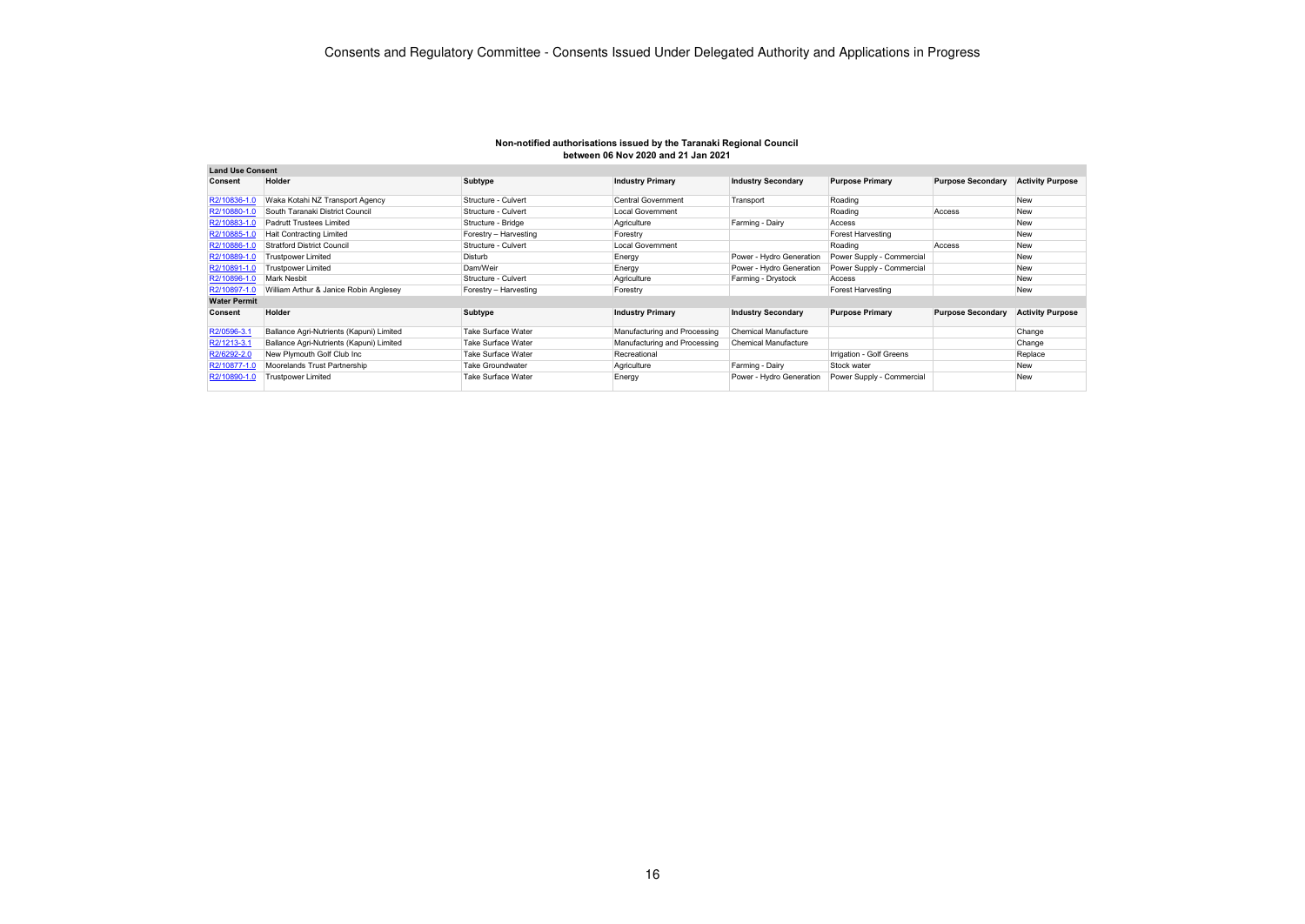TPJ Partnership **Expiry Date:** 01 Jun 2035 136 Rainie Road, RD 11, Hawera 4671 **Review Dates:** June annually

**Location:** 30 Rainie Road, Okaiawa **Application Purpose:** Change

R2/10202-1.1 **Commencement Date:** 06 Nov 2020

**Activity Class:** Discretionary

To discharge cleanfill and inert materials onto and into land, where contaminants may enter into an unnamed tributary of the Inaha Stream

Change of consent conditions to allow painted timber and concrete, and reinforced concrete with no exposed steel

#### **Rohe:**

Ngaruahine (Statutory Acknowledgement)

### **Engagement or consultation:**

Te Korowai O Ngaruahine Trust Comment on application received

- *Application lacks sufficient detail*
- *General opposition*

| R <sub>2</sub> /10879-1.0                                   | <b>Commencement Date: 06 Nov 2020</b>                        |
|-------------------------------------------------------------|--------------------------------------------------------------|
| <b>Todd Energy Limited</b>                                  | Expiry Date: 01 Jun 2021                                     |
| PO Box 802, New Plymouth 4340                               | <b>Review Dates:</b><br><b>Activity Class: Discretionary</b> |
| Location: McKee-C wellsite, 1334 Otaraoa<br>Road, Tikorangi | <b>Application Purpose: New</b>                              |

To discharge produced water by deep well injection at the McKee-C wellsite for the purpose of injectivity testing of the McKee Formation

### **Rohe:**

Te Atiawa (Statutory Acknowledgement)

### **Engagement or consultation:**

Te Kotahitanga o Te Atiawa Trust Provided with application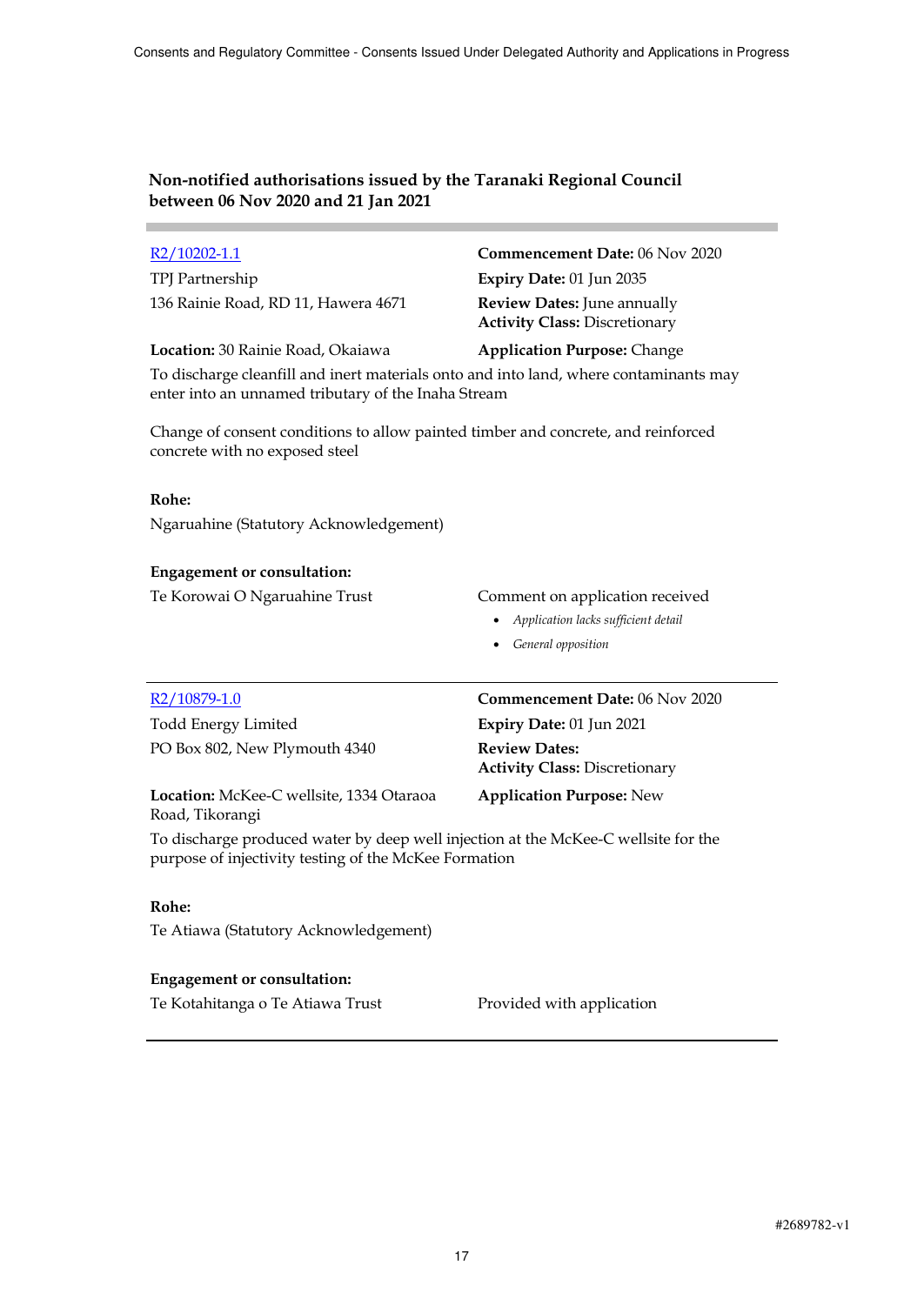| R2/10877-1.0                                                                                                                                      | Commencement Date: 10 Nov 2020                                                                                          |
|---------------------------------------------------------------------------------------------------------------------------------------------------|-------------------------------------------------------------------------------------------------------------------------|
| Moorelands Trust Partnership                                                                                                                      | Expiry Date: 01 Jun 2040                                                                                                |
| AJ & JE Moore, 518 Cheal Road, RD 23,<br>Stratford 4393                                                                                           | <b>Review Dates:</b> Jun 2023, Jun 2026,<br>Jun 2029, Jun 2032, Jun 2035, Jun 2038<br><b>Activity Class: Controlled</b> |
| Location: 25 Oru Road, Ngaere                                                                                                                     | <b>Application Purpose: New</b>                                                                                         |
| To take and use groundwater for stock water and dairy purposes                                                                                    |                                                                                                                         |
|                                                                                                                                                   |                                                                                                                         |
| Rohe:                                                                                                                                             |                                                                                                                         |
| Ngati Ruanui                                                                                                                                      |                                                                                                                         |
|                                                                                                                                                   |                                                                                                                         |
| <b>Engagement or consultation:</b>                                                                                                                |                                                                                                                         |
| Te Runanga O Ngāti Ruanui Trust                                                                                                                   | Provided with application                                                                                               |
|                                                                                                                                                   |                                                                                                                         |
| R2/10878-1.0                                                                                                                                      | <b>Commencement Date: 12 Nov 2020</b>                                                                                   |
| Agri Tech Engineering Limited T/A Hotter<br>Engineering                                                                                           | Expiry Date: 01 Jun 2035                                                                                                |
| 2 Collingwood Street, Eltham 4322                                                                                                                 | Review Dates: Jun 2023, Jun 2026,<br>Jun 2029, Jun 2032<br><b>Activity Class: Controlled</b>                            |
| Location: 2 Collingwood Street, Eltham                                                                                                            | <b>Application Purpose: New</b>                                                                                         |
| To discharge emissions into the air associated with abrasive blasting operations, spray<br>painting and associated activities at a permanent site |                                                                                                                         |
| Rohe:                                                                                                                                             |                                                                                                                         |

Ngaruahine Ngati Ruanui

# **Engagement or consultation:**

Te Korowai O Ngaruahine Trust Provided with application Te Runanga O Ngāti Ruanui Trust Provided with application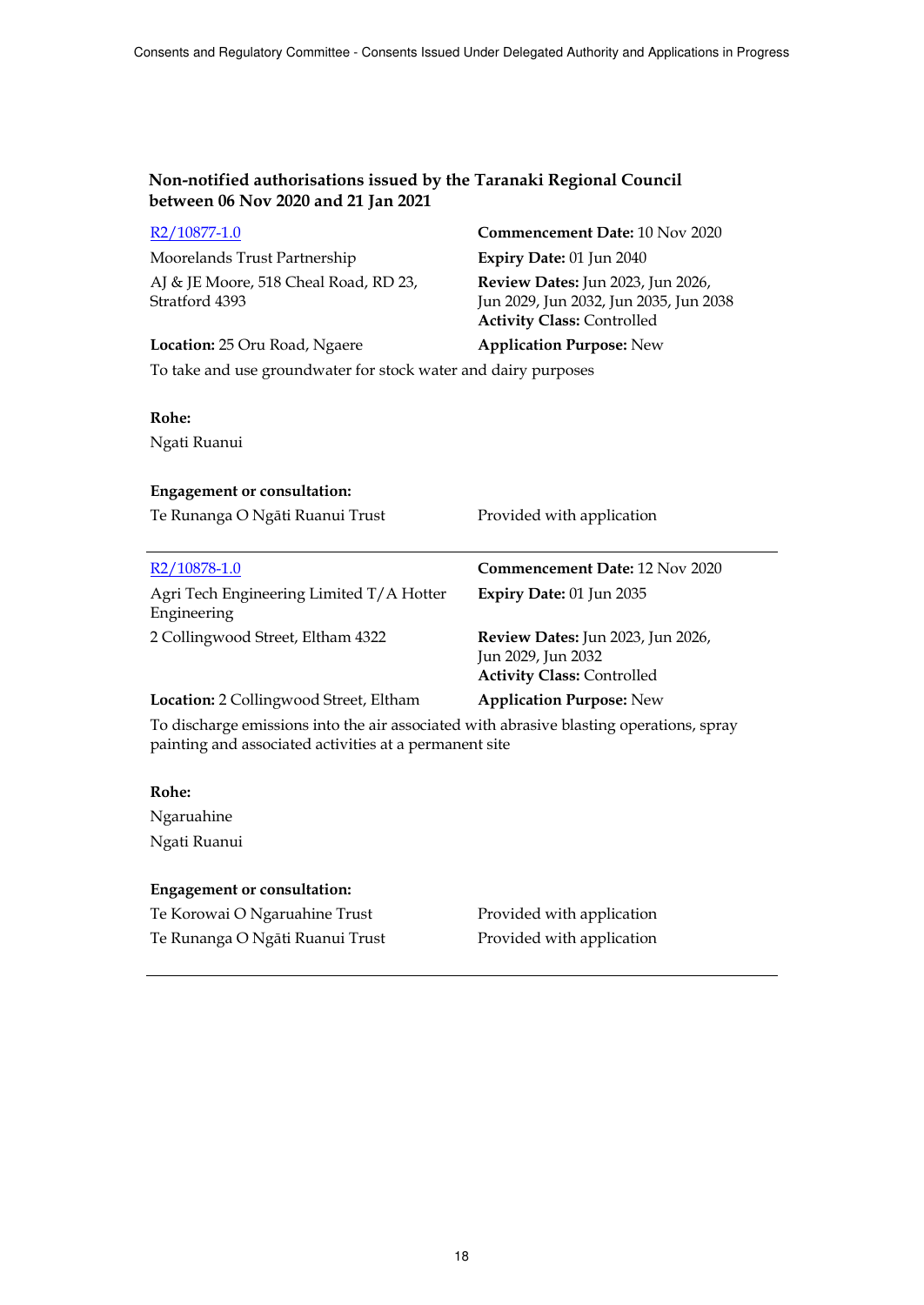| $R2/6292 - 2.0$                                                                                                                     | <b>Commencement Date: 18 Nov 2020</b>                                                                     |
|-------------------------------------------------------------------------------------------------------------------------------------|-----------------------------------------------------------------------------------------------------------|
| New Plymouth Golf Club Inc                                                                                                          | Expiry Date: 01 Jun 2038                                                                                  |
| PO Box 3050, New Plymouth 4341                                                                                                      | Review Dates: Jun 2023, Jun 2026,<br>Jun 2029, Jun 2032, Jun 2035<br><b>Activity Class: Discretionary</b> |
| Location: 751 Devon Road, Waiwhakaiho                                                                                               | <b>Application Purpose: Replace</b>                                                                       |
| To take and use water from an unnamed lake system, a tributary of the Waiwhakaiho<br>River, for golf course irrigation purposes     |                                                                                                           |
| Rohe:                                                                                                                               |                                                                                                           |
| Te Atiawa (Statutory Acknowledgement)                                                                                               |                                                                                                           |
| <b>Engagement or consultation:</b>                                                                                                  |                                                                                                           |
| Te Kotahitanga o Te Atiawa Trust                                                                                                    | Comment on application received<br>• Application lacks sufficient detail                                  |
| R <sub>2</sub> /10880-1.0                                                                                                           | <b>Commencement Date: 18 Nov 2020</b>                                                                     |
| South Taranaki District Council                                                                                                     | Expiry Date: 01 Jun 2040                                                                                  |
| Chief Executive, Private Bag 902, Hawera 4640 Review Dates:                                                                         | <b>Activity Class: Discretionary</b>                                                                      |
| Location: Road reserve, Ngarongo Road,<br>Normanby                                                                                  | <b>Application Purpose: New</b>                                                                           |
| To replace an existing culvert in an unnamed tributary of the Tawhiti Stream, including<br>associated disturbance of the stream bed |                                                                                                           |
| Rohe:                                                                                                                               |                                                                                                           |
| Ngati Ruanui                                                                                                                        |                                                                                                           |
| <b>Engagement or consultation:</b>                                                                                                  |                                                                                                           |

Te Runanga O Ngāti Ruanui Trust Provided with application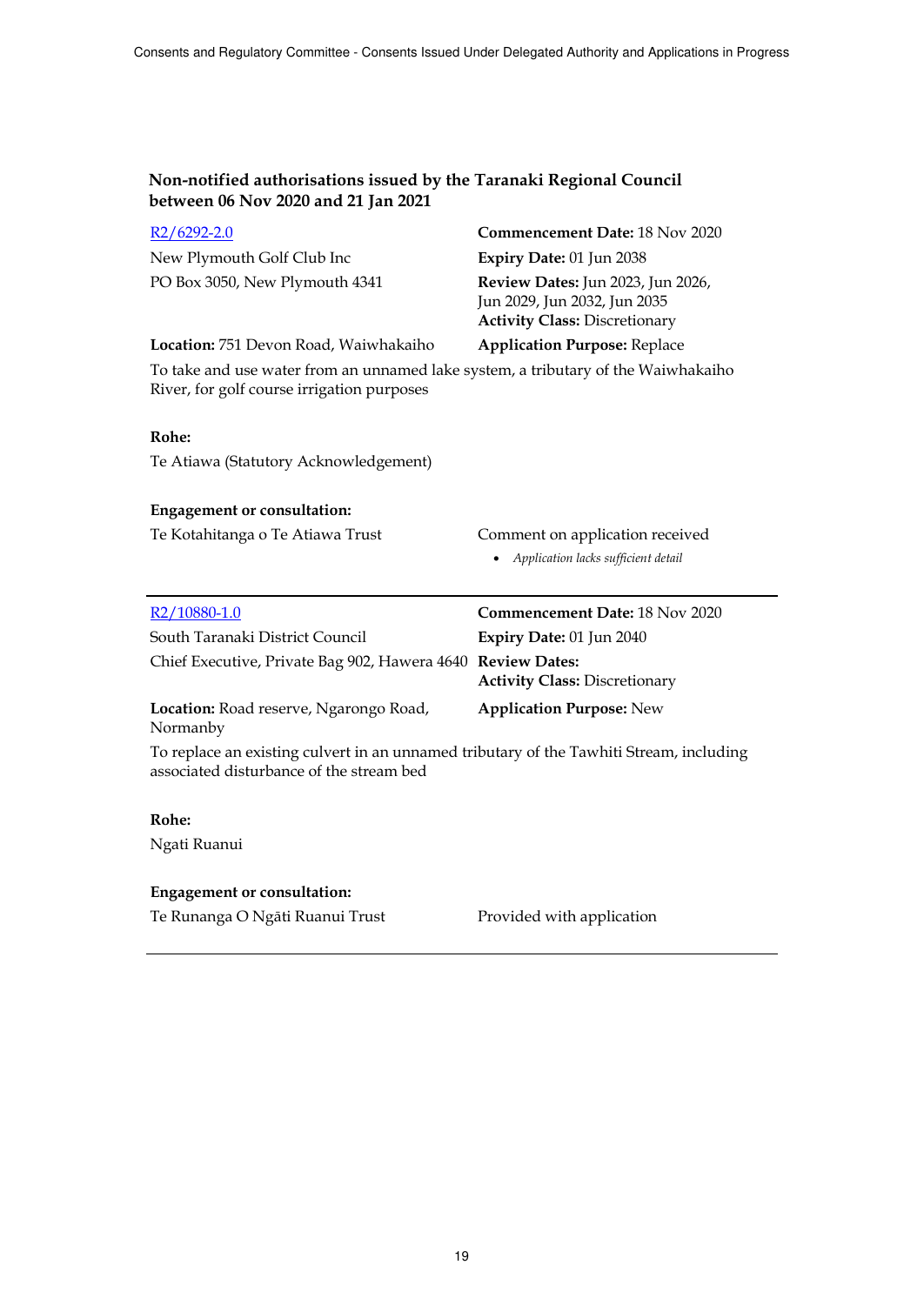| $R2/10836-1.0$                                                    | <b>Commencement Date: 24 Nov 2020</b>                                 |
|-------------------------------------------------------------------|-----------------------------------------------------------------------|
| Waka Kotahi NZ Transport Agency                                   | Expiry Date: 01 Jun 2040                                              |
| Private Bag 11777, Manawatu Mail Centre,<br>Palmerston North 4442 | Review Dates: Jun 2028, Jun 2034<br><b>Activity Class: Controlled</b> |
| Location: Road reserve, East Road, SH43,<br>Douglas               | <b>Application Purpose: New</b>                                       |

To undertake maintenance on an existing culvert in an unnamed tributary of the Toko Stream, including associated disturbance of the stream bed

#### **Rohe:**

Ngati Maru Ngati Ruanui

Padrutt Trustees Limited **Expiry Date:** 01 Jun 2035 1647 Manaia Road, RD 29, Hawera 4679 **Review Dates:** Jun 2023, Jun 2029

R2/10883-1.0 **Commencement Date:** 25 Nov 2020 **Activity Class:** Discretionary

**Location:** 1647 Manaia Road, Mahoe **Application Purpose:** New To replace a bridge over Dunns Creek for access purposes

### **Rohe:**

Ngaruahine (Statutory Acknowledgement)

#### **Engagement or consultation:**

Te Korowai O Ngaruahine Trust Provided with application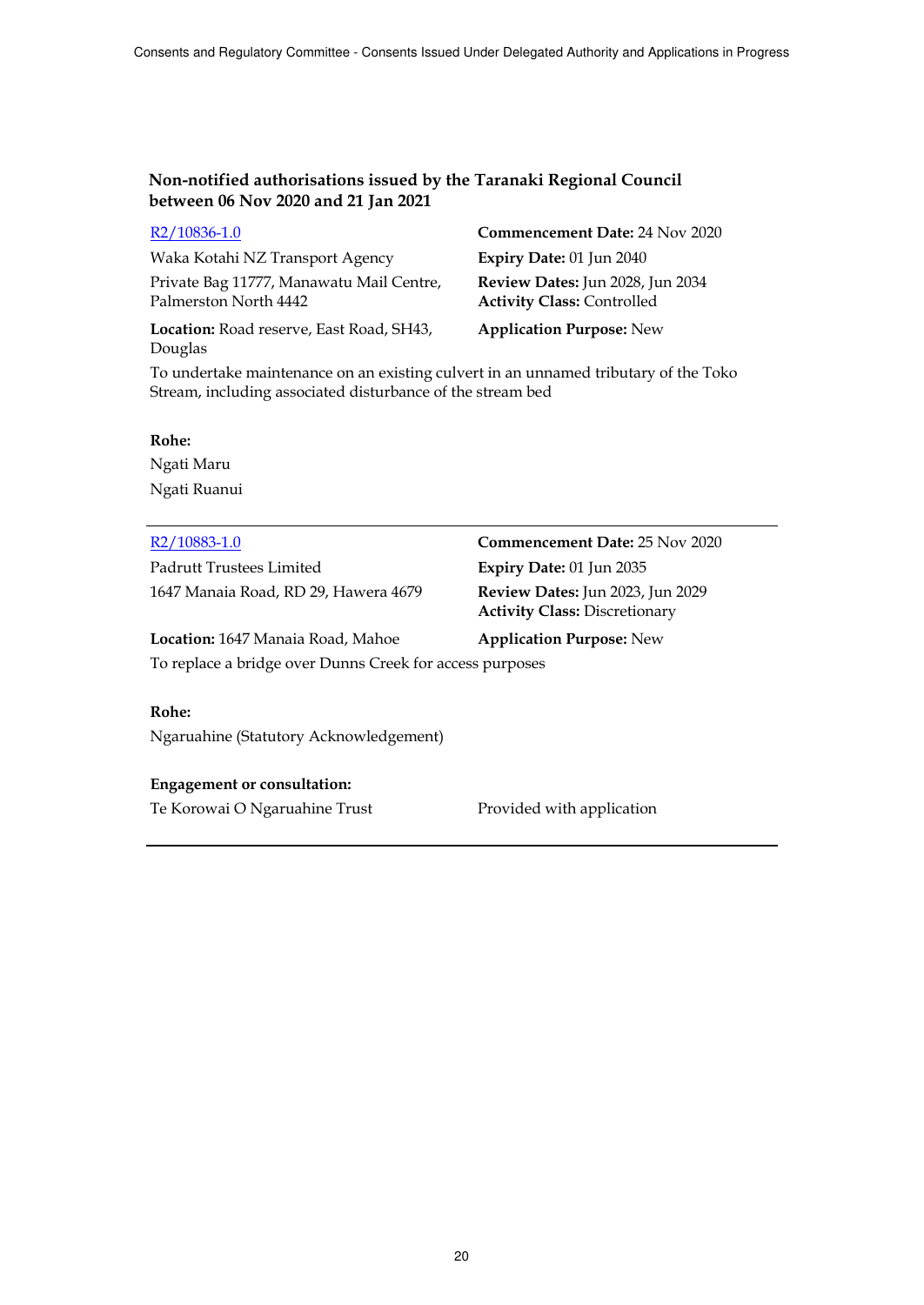| $R2/1600-4.0$                                                                                                                                                                                                        | Commencement Date: 26 Nov 2020                                                               |
|----------------------------------------------------------------------------------------------------------------------------------------------------------------------------------------------------------------------|----------------------------------------------------------------------------------------------|
| DAKM Farms Trusts Partnership                                                                                                                                                                                        | Expiry Date: 01 Dec 2046                                                                     |
| 415B Waihapa Road, RD 23, Stratford 4393                                                                                                                                                                             | Review Dates: Jun 2022, Jun 2028,<br>Jun 2034, Jun 2040<br><b>Activity Class: Controlled</b> |
| Location: 415B Waihapa Road, Pukengahu                                                                                                                                                                               | <b>Application Purpose: Replace</b>                                                          |
| To discharge farm dairy effluent onto land                                                                                                                                                                           |                                                                                              |
|                                                                                                                                                                                                                      |                                                                                              |
| Rohe:                                                                                                                                                                                                                |                                                                                              |
| Ngaa Rauru Kiitahi (Statutory Acknowledgement)                                                                                                                                                                       |                                                                                              |
| Ngati Ruanui (Statutory Acknowledgement)                                                                                                                                                                             |                                                                                              |
|                                                                                                                                                                                                                      |                                                                                              |
| <b>Engagement or consultation:</b>                                                                                                                                                                                   |                                                                                              |
| Te Kaahui o Rauru                                                                                                                                                                                                    | Provided with application                                                                    |
| Te Runanga O Ngāti Ruanui Trust                                                                                                                                                                                      | Provided with application                                                                    |
|                                                                                                                                                                                                                      |                                                                                              |
|                                                                                                                                                                                                                      |                                                                                              |
| $R2/0416-4.0$                                                                                                                                                                                                        | Commencement Date: 27 Nov 2020                                                               |
| Taramoa Farms Limited                                                                                                                                                                                                | Expiry Date: 01 Dec 2026                                                                     |
| C/- Karen Fergusson-Monk, 121 Maude Road, Review Dates: Jun 2022, Jun 2024<br>RD 1, New Plymouth 4371                                                                                                                | <b>Activity Class: Controlled</b>                                                            |
| Location: 121 Maude Road, Kaimiro                                                                                                                                                                                    | <b>Application Purpose: Replace</b>                                                          |
| To discharge farm dairy effluent onto land and after treatment in an oxidation pond system<br>and constructed drain into the Mangakotukutuku Stream if the land disposal area is<br>unsuitable for effluent disposal |                                                                                              |
| Rohe:                                                                                                                                                                                                                |                                                                                              |
| Taranaki (Statutory Acknowledgement)                                                                                                                                                                                 |                                                                                              |
| Te Atiawa (Statutory Acknowledgement)                                                                                                                                                                                |                                                                                              |
|                                                                                                                                                                                                                      |                                                                                              |
| <b>Engagement or consultation:</b>                                                                                                                                                                                   |                                                                                              |
| Te Kahui o Taranaki Trust<br>Te Kotahitanga o Te Atiawa Trust                                                                                                                                                        | Provided with application<br>Provided with application                                       |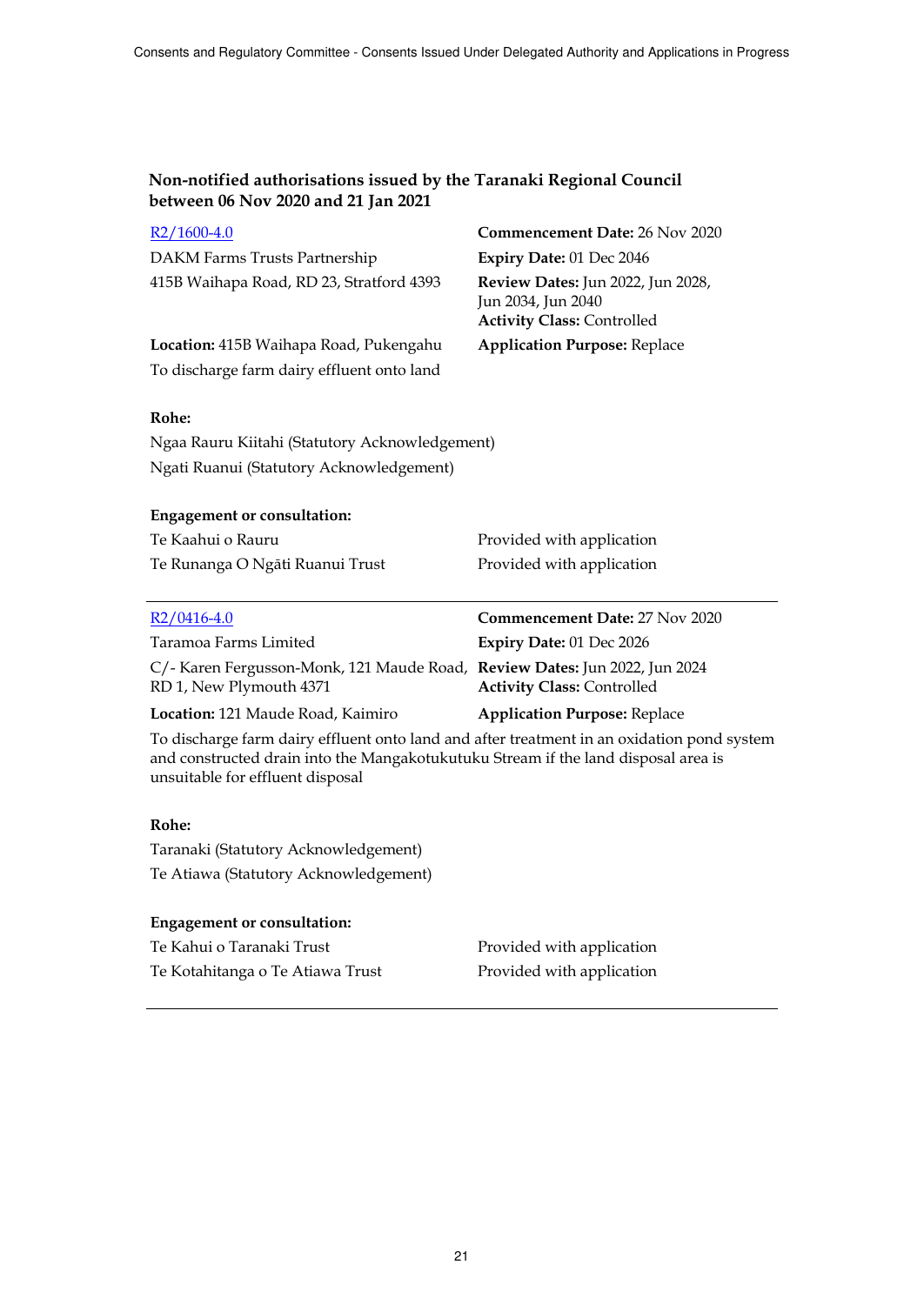| $R2/2841-3.0$                                                    | Commencement Date: 26 Nov 2020                                                  |
|------------------------------------------------------------------|---------------------------------------------------------------------------------|
| IC & CM Mace Trust                                               | Expiry Date: 01 Dec 2044                                                        |
| 1220 Upland Road, RD 6, Inglewood 4386                           | Review Dates: Jun 2026, Jun 2032, Jun 2038<br><b>Activity Class: Controlled</b> |
| Location: 1220 Upland Road, Egmont Village                       | <b>Application Purpose: Replace</b>                                             |
| To discharge farm dairy effluent onto land                       |                                                                                 |
| Rohe:<br>Te Atiawa (Statutory Acknowledgement)                   |                                                                                 |
| <b>Engagement or consultation:</b>                               |                                                                                 |
| Te Kotahitanga o Te Atiawa Trust                                 | Provided with application                                                       |
|                                                                  |                                                                                 |
|                                                                  |                                                                                 |
| $R2/3001-3.0$                                                    | <b>Commencement Date: 26 Nov 2020</b>                                           |
| Hall Family Partnership                                          | Expiry Date: 01 Dec 2044                                                        |
| MD & LE & BW Hall, 597 Manutahi Road, RD<br>3, New Plymouth 4373 | Review Dates: Jun 2026, Jun 2032, Jun 2038<br><b>Activity Class: Controlled</b> |
| Location: 152 Kelly Road, Lepperton                              | <b>Application Purpose: Replace</b>                                             |
| To discharge farm dairy effluent onto land                       |                                                                                 |
|                                                                  |                                                                                 |
| Rohe:                                                            |                                                                                 |
| Te Atiawa (Statutory Acknowledgement)                            |                                                                                 |
|                                                                  |                                                                                 |
| <b>Engagement or consultation:</b>                               |                                                                                 |
| Te Kotahitanga o Te Atiawa Trust                                 | Provided with application                                                       |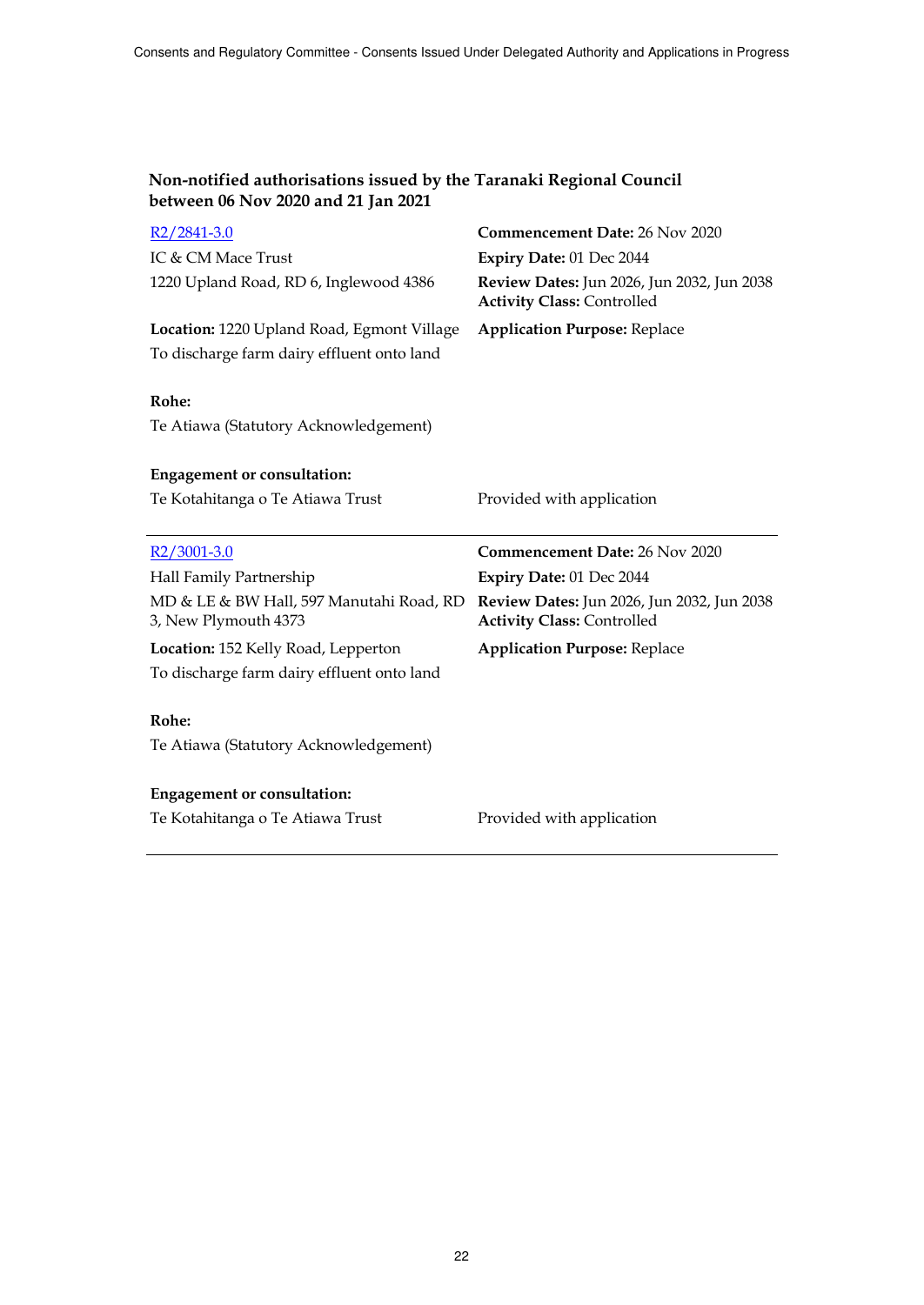| $R2/2083-3.0$                                                                                                                                                                                                                             | <b>Commencement Date: 27 Nov 2020</b>                                                  |
|-------------------------------------------------------------------------------------------------------------------------------------------------------------------------------------------------------------------------------------------|----------------------------------------------------------------------------------------|
| Pearse Farms Limited                                                                                                                                                                                                                      | Expiry Date: 01 Dec 2044                                                               |
| 105 Barry Road, RD 9, Inglewood 4389                                                                                                                                                                                                      | Review Dates: Jun 2026, Jun 2032, Jun 2038<br><b>Activity Class: Controlled</b>        |
| Location: 105 Barry Road, Everett Park                                                                                                                                                                                                    | <b>Application Purpose: Replace</b>                                                    |
| To discharge farm dairy effluent onto land and, until 1 December 2022 after treatment in an<br>oxidation pond system, into an unnamed tributary of the Mangaonaia Stream if the land<br>disposal area is unsuitable for effluent disposal |                                                                                        |
| Rohe:                                                                                                                                                                                                                                     |                                                                                        |
| Te Atiawa (Statutory Acknowledgement)                                                                                                                                                                                                     |                                                                                        |
|                                                                                                                                                                                                                                           |                                                                                        |
| <b>Engagement or consultation:</b>                                                                                                                                                                                                        |                                                                                        |
| Te Kotahitanga o Te Atiawa Trust                                                                                                                                                                                                          | Comment on application received                                                        |
|                                                                                                                                                                                                                                           | • Application lacks sufficient detail                                                  |
|                                                                                                                                                                                                                                           | • Generally consistent with Iwi Environmental<br>Management Plan                       |
| $R2/1899-3.0$                                                                                                                                                                                                                             | Commencement Date: 27 Nov 2020                                                         |
| Araheke Farm Limited                                                                                                                                                                                                                      | Expiry Date: 01 Dec 2044                                                               |
| 648 Egmont Road, RD 2, New Plymouth 4372                                                                                                                                                                                                  | <b>Review Dates:</b> Jun 2026, Jun 2032, Jun 2038<br><b>Activity Class: Controlled</b> |
| Location: 680 Egmont Road, Hillsborough                                                                                                                                                                                                   | <b>Application Purpose: Replace</b>                                                    |
| To discharge farm dairy effluent onto land                                                                                                                                                                                                |                                                                                        |
|                                                                                                                                                                                                                                           |                                                                                        |
| Rohe:                                                                                                                                                                                                                                     |                                                                                        |
| Te Atiawa (Statutory Acknowledgement)                                                                                                                                                                                                     |                                                                                        |
| <b>Engagement or consultation:</b>                                                                                                                                                                                                        |                                                                                        |

Te Kotahitanga o Te Atiawa Trust Provided with application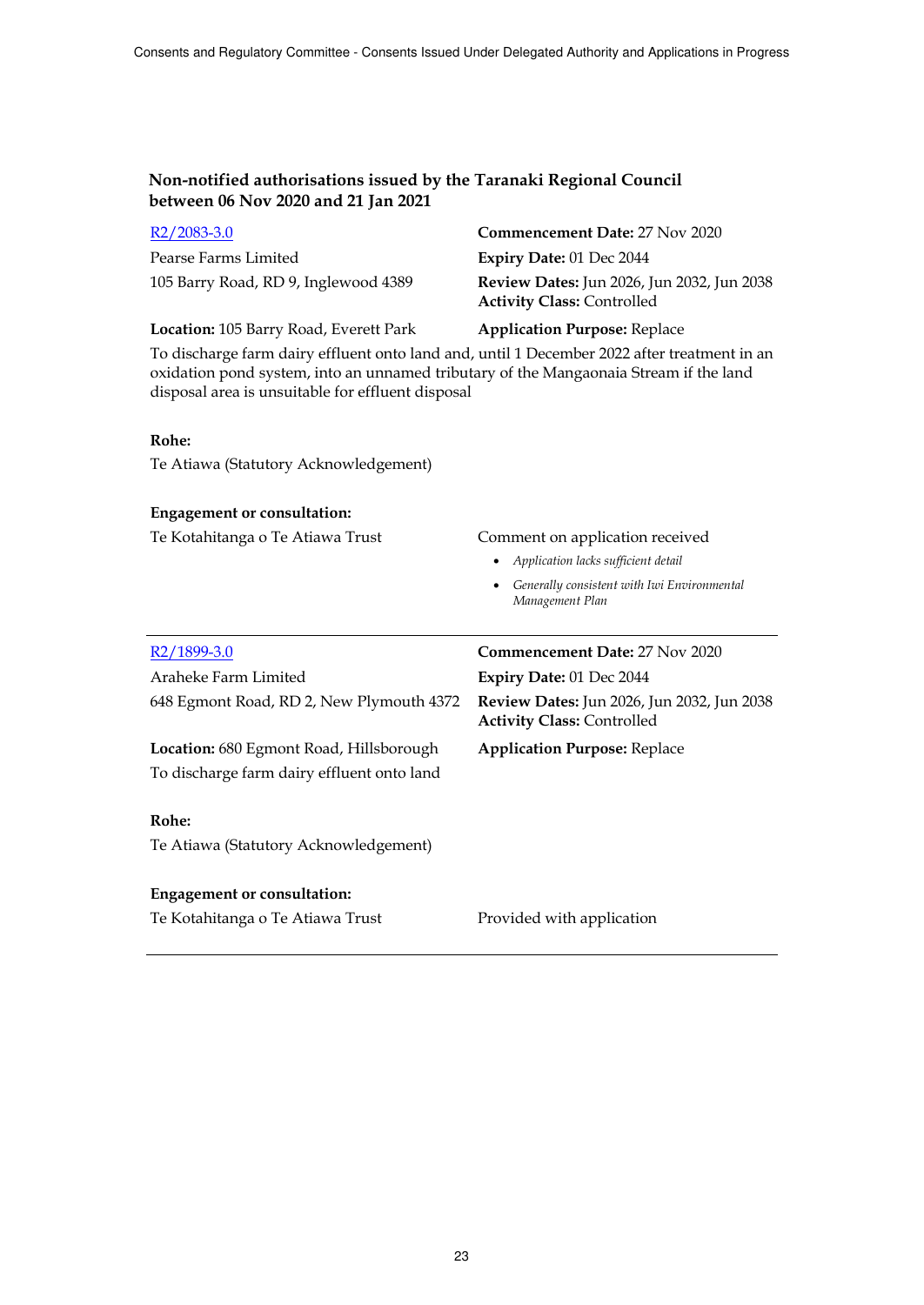| R <sub>2</sub> /10886-1.0                   | <b>Commencement Date: 30 Nov 2020</b>                                    |
|---------------------------------------------|--------------------------------------------------------------------------|
| <b>Stratford District Council</b>           | Expiry Date: 01 Jun 2040                                                 |
| Chief Executive, PO Box 320, Stratford 4352 | Review Dates: Jun 2028, Jun 2034<br><b>Activity Class: Discretionary</b> |
| Location: Road reserve, Pembroke Road,      | <b>Application Purpose: New</b>                                          |

To undertake maintenance on a culvert in the Mangarangi Stream, including the associated disturbance of the stream bed

#### **Rohe:**

Pembroke

Ngaruahine (Statutory Acknowledgement) Ngati Maru Ngati Ruanui

#### **Engagement or consultation:**

| David Dent                               | Written approval provided |
|------------------------------------------|---------------------------|
| Hancock Damian & Sandra Trusts           | Written approval provided |
| Te Korowai O Ngaruahine Trust            | Provided with application |
| Te Runanga o Ngati Maru (Taranaki) Trust | Provided with application |
| Te Runanga O Ngāti Ruanui Trust          | Provided with application |

#### R2/2358-4.0 **Commencement Date:** 30 Nov 2020

| Broadmore Farms Limited                | <b>Expiry Date: 01 Dec 2026</b>                                          |
|----------------------------------------|--------------------------------------------------------------------------|
| 350 Hill Road, RD 1, New Plymouth 4371 | Review Dates: Jun 2022, Jun 2024<br><b>Activity Class: Discretionary</b> |
| Location: 350 Hill Road, Kaimiro       | <b>Application Purpose: Replace</b>                                      |

To discharge farm dairy effluent:

• onto land and, after treatment in an oxidation pond system and constructed drain, into the Kaiauaia Stream if the land disposal area is unsuitable for effluent disposal; and,

 until 1 December 2022 to discharge farm dairy effluent after treatment in an oxidation pond system and constructed drain, into the Kaiauaia Stream

### **Rohe:**

Taranaki (Statutory Acknowledgement) Te Atiawa (Statutory Acknowledgement)

| Te Kahui o Taranaki Trust        | Provided with application |
|----------------------------------|---------------------------|
| Te Kotahitanga o Te Atiawa Trust | Provided with application |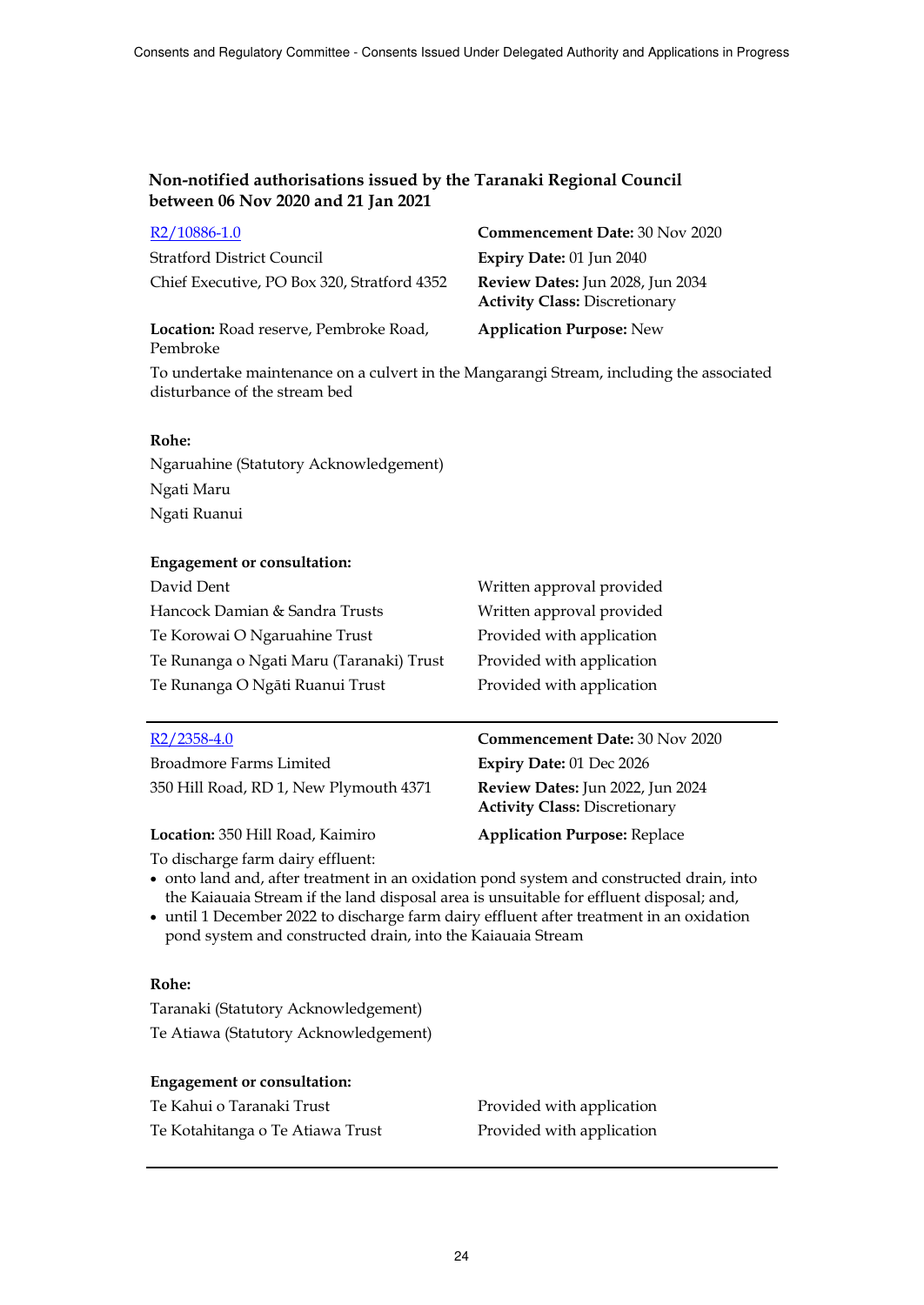R2/2016-4.0 **Commencement Date:** 02 Dec 2020 Mahdeen Partners **Expiry Date:** 01 Dec 2044

1457 East Road, RD 22, Stratford 4392 **Review Dates:** Jun 2026, Jun 2032, Jun 2038 **Activity Class:** Controlled

**Location:** 202 Alfred Road, Egmont Village **Application Purpose:** Replace

To discharge farm dairy effluent onto land, and until 1 December 2022 after treatment in an oxidation pond system, constructed drain and wetland, into an unnamed tributary of the Kaiauaia Stream

### **Rohe:**

Te Atiawa (Statutory Acknowledgement)

### **Engagement or consultation:**

Te Kotahitanga o Te Atiawa Trust Provided with application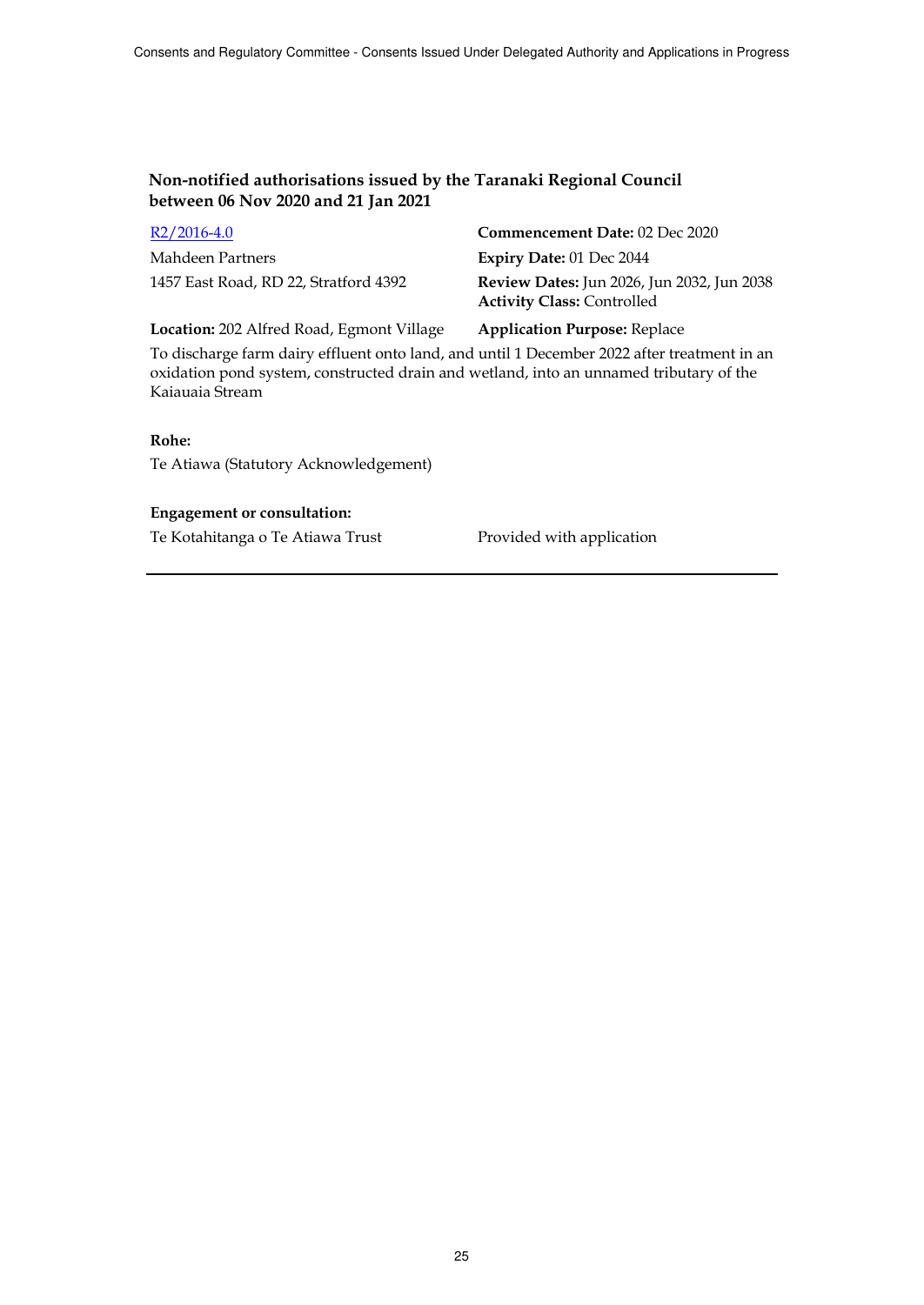DIALOG Fitzroy Limited **Expiry Date:** 01 Jun 2038 Private Bag 2053, New Plymouth 4340 **Review Dates:** Jun 2026, Jun 2029,

**Location:** 691 Devon Road, Waiwakaiho & various locations throughout the Taranaki region excluding the Coastal Marine Area

R2/4025-4.0 **Commencement Date:** 02 Dec 2020 Jun 2032, Jun 2035 **Activity Class:** Controlled

**Application Purpose:** Replace

To discharge emissions into the air from abrasive blasting operations throughout the Taranaki Region, except within some parts of the Coastal Marine Area

#### **Rohe:**

Ngaa Rauru Kiitahi (Statutory Acknowledgement) Ngaruahine (Statutory Acknowledgement) Ngati Maru Ngati Mutunga (Statutory Acknowledgement) Ngati Ruanui (Statutory Acknowledgement) Ngati Tama (Statutory Acknowledgement) Taranaki (Statutory Acknowledgement)

Te Atiawa (Statutory Acknowledgement)

| Te Kaahui o Rauru                | Provided with application                          |
|----------------------------------|----------------------------------------------------|
| Te Kahui o Taranaki Trust        | Provided with application                          |
| Te Korowai O Ngaruahine Trust    | Comment on application received                    |
|                                  | Does not oppose subject to conditions<br>$\bullet$ |
| Te Kotahitanga o Te Atiawa Trust | Provided with application                          |
| Te Runanga o Ngati Mutunga       | Provided with application                          |
| Te Runanga O Ngāti Ruanui Trust  | Provided with application                          |
| Te Runanga O Ngati Tama          | Provided with application                          |
|                                  |                                                    |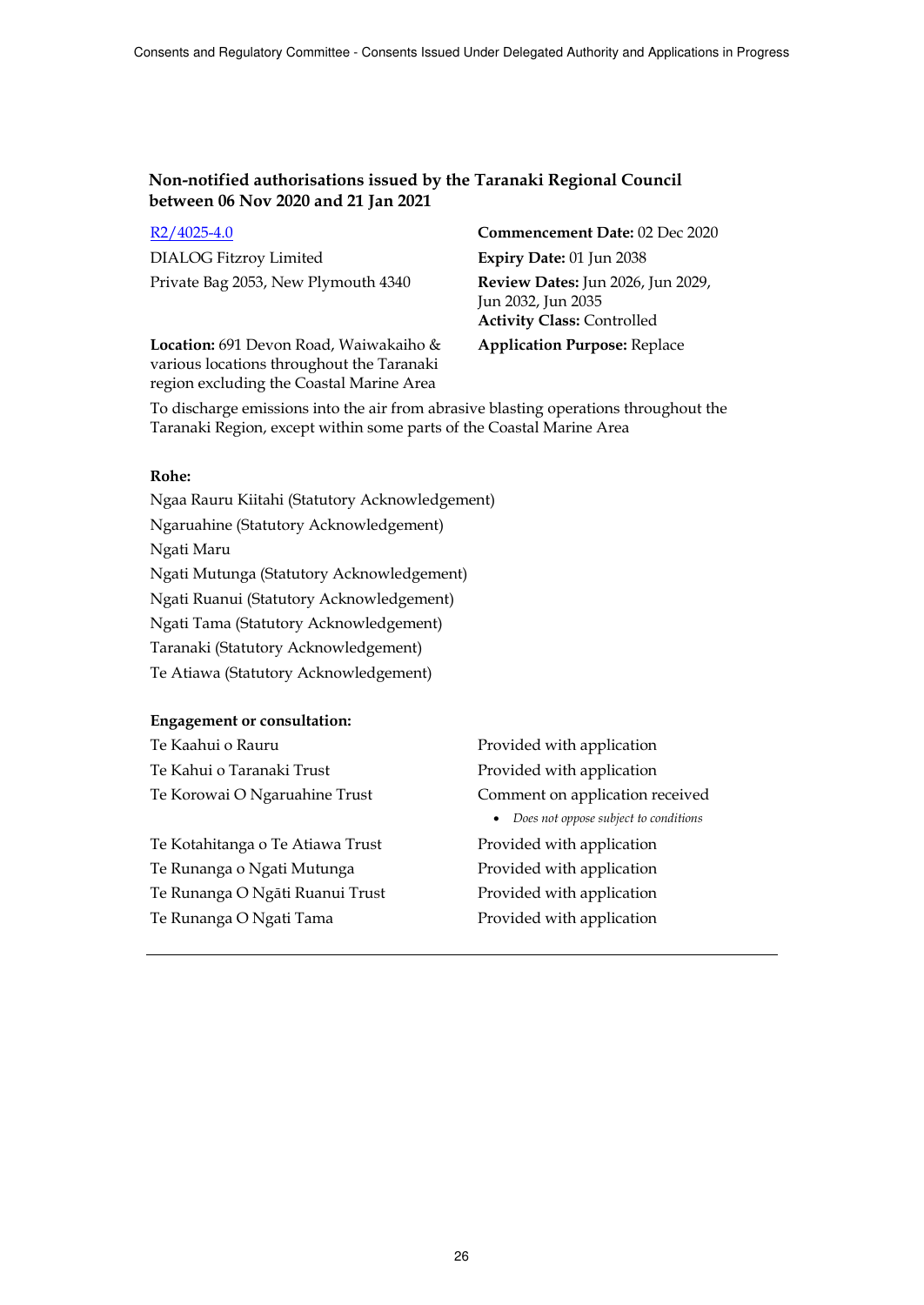| <u>K2/ 10869-1.1</u>               |
|------------------------------------|
| <b>DIALOG Fitzroy Limited</b>      |
| Private Bag 2053, New Plymouth 434 |

R2/10869-1.1 **Commencement Date:** 02 Dec 2020 Expiry Date: 01 Jun 2038 Private Bag 2053, New Plymouth 4340 **Review Dates:** Jun 2026, Jun 2029, Jun 2032, Jun 2035 **Activity Class:** Discretionary

**Location:** Various locations within the coastal **Application Purpose:** New marine area throughout the Taranaki region

To discharge emissions into the air from abrasive blasting operations throughout the Taranaki Region, except within some parts of the Coastal Marine Area

#### **Rohe:**

Ngaa Rauru Kiitahi (Statutory Acknowledgement) Ngaruahine (Statutory Acknowledgement) Ngati Mutunga (Statutory Acknowledgement) Ngati Ruanui (Statutory Acknowledgement) Ngati Tama (Statutory Acknowledgement) Taranaki (Statutory Acknowledgement) Te Atiawa (Statutory Acknowledgement)

#### **Engagement or consultation:**

| Te Kaahui o Rauru                | Provided with application       |
|----------------------------------|---------------------------------|
| Te Kahui o Taranaki Trust        | Provided with application       |
| Te Korowai O Ngaruahine Trust    | Comment on application re       |
|                                  | • Does not oppose subject to co |
| Te Kotahitanga o Te Atiawa Trust | Provided with application       |
| Te Runanga o Ngati Mutunga       | Provided with application       |
| Te Runanga O Ngāti Ruanui Trust  | Provided with application       |
| Te Runanga O Ngati Tama          | Provided with application       |

with application with application on application received *Does not oppose subject to conditions*  with application with application with application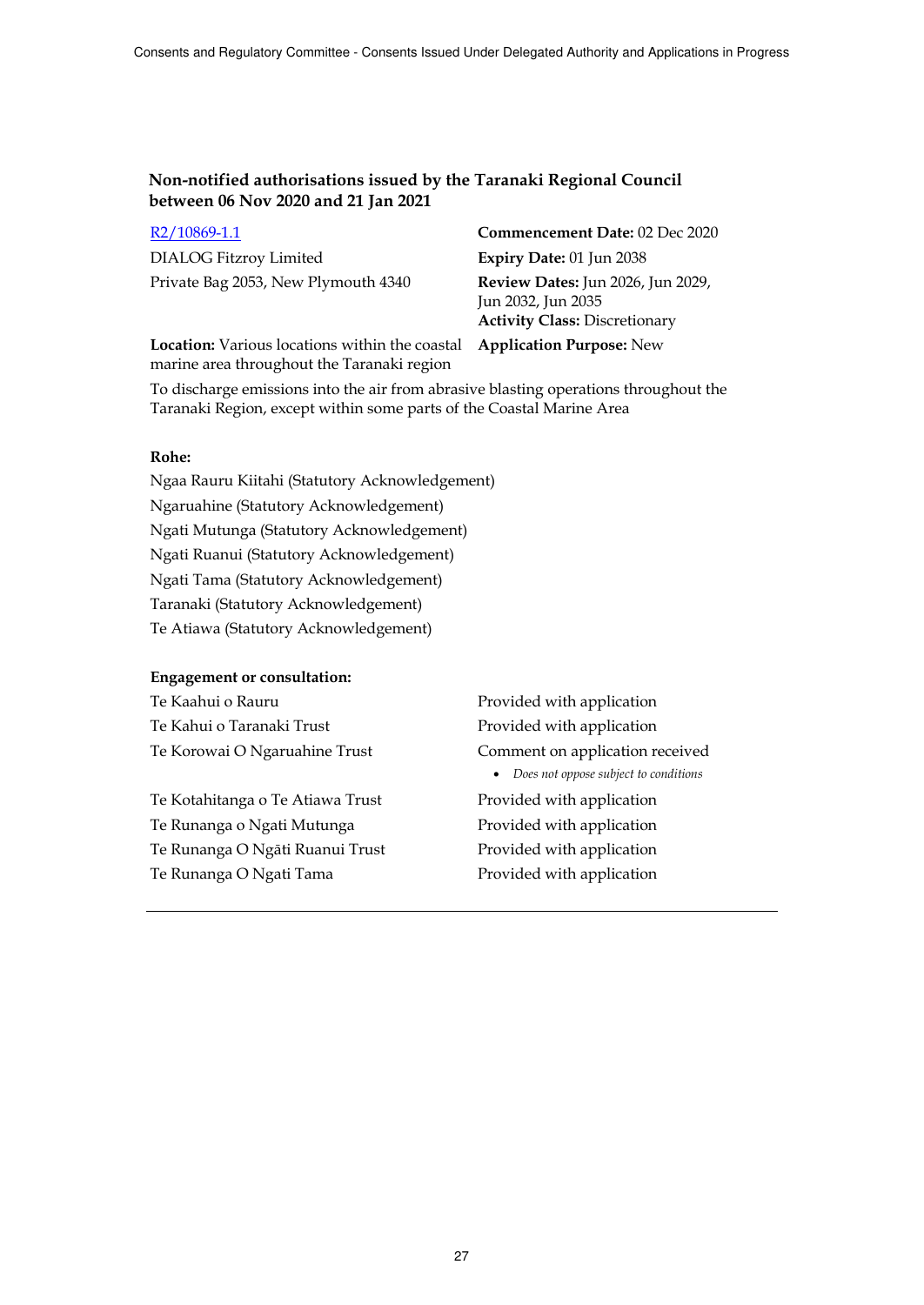| $R2/2107-4.0$                                       | <b>Commencement Date: 02 Dec 2020</b>                                           |
|-----------------------------------------------------|---------------------------------------------------------------------------------|
| Peter Hall & Celia Mary Duignan-Hall<br>Partnership | Expiry Date: 01 Dec 2044                                                        |
| 360 Albert Road, RD 1, New Plymouth 4371            | Review Dates: Jun 2026, Jun 2032, Jun 2038<br><b>Activity Class: Controlled</b> |
| Location: 360 Albert Road, Korito                   | <b>Application Purpose: Replace</b>                                             |

To discharge farm dairy effluent onto land, and until 1 December 2022 after treatment in an oxidation pond system and constructed drain, into an unnamed tributary of the Mangamahoe Stream

### **Rohe:**

Taranaki (Statutory Acknowledgement) Te Atiawa (Statutory Acknowledgement)

### **Engagement or consultation:**

Te Kahui o Taranaki Trust **Provided with application** Te Kotahitanga o Te Atiawa Trust Provided with application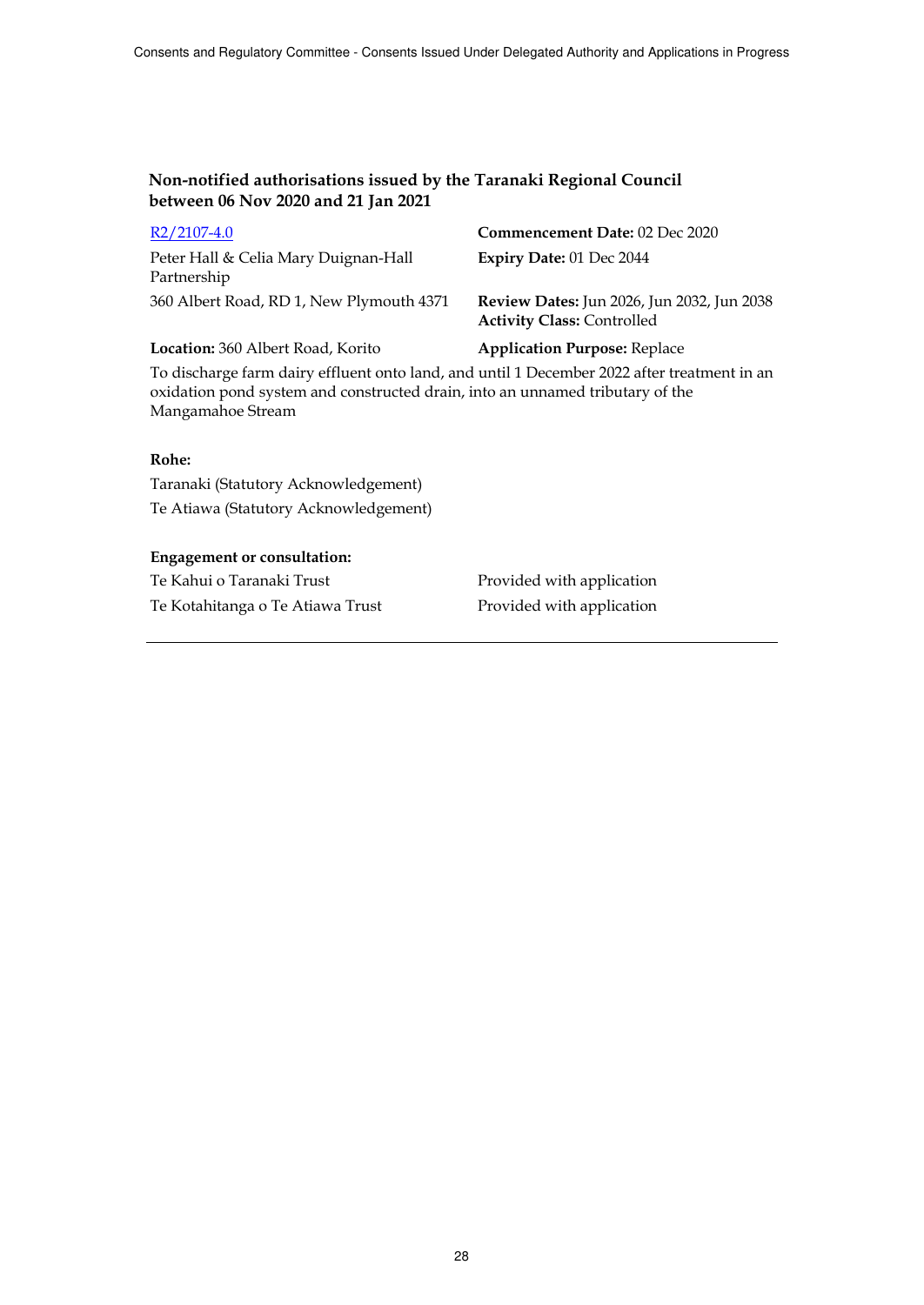| R2/10870-1.0 |  |
|--------------|--|
|              |  |

NZ Surveys 2020 Limited **Expiry Date:** 01 Jun 2025 14 Connett Road West, Bell Block, New Plymouth 4312

**Location:** Turangi 3D survey area (various locations in the Turangi Area)

**Commencement Date:** 03 Dec 2020 **Review Dates: Activity Class:** Discretionary

**Application Purpose:** New

To discharge contaminants to land where they may enter groundwater, including residues from detonation of explosive charges and degradation of unexploded charges, associated with undertaking a seismic survey

## **Rohe:**

Ngati Mutunga Te Atiawa

| New Plymouth District Council                           | Consulted by applicant    |
|---------------------------------------------------------|---------------------------|
| Ngati Rahiri Hapu O Te Atiawa (Taranaki)<br>Society Inc | Consulted by applicant    |
| Ngati Rahiri Hapu O Te Atiawa (Taranaki)<br>Society Inc | Written approval provided |
| <b>QEII National Trust</b>                              | Consulted by applicant    |
| <b>Stratford District Council</b>                       | Consulted by applicant    |
| Te Kotahitanga o Te Atiawa Trust                        | Written approval provided |
| Te Kotahitanga o Te Atiawa Trust                        | Consulted by applicant    |
| Te Runanga o Ngati Mutunga                              | Provided with application |
| Te Runanga o Ngati Mutunga                              | Consulted by applicant    |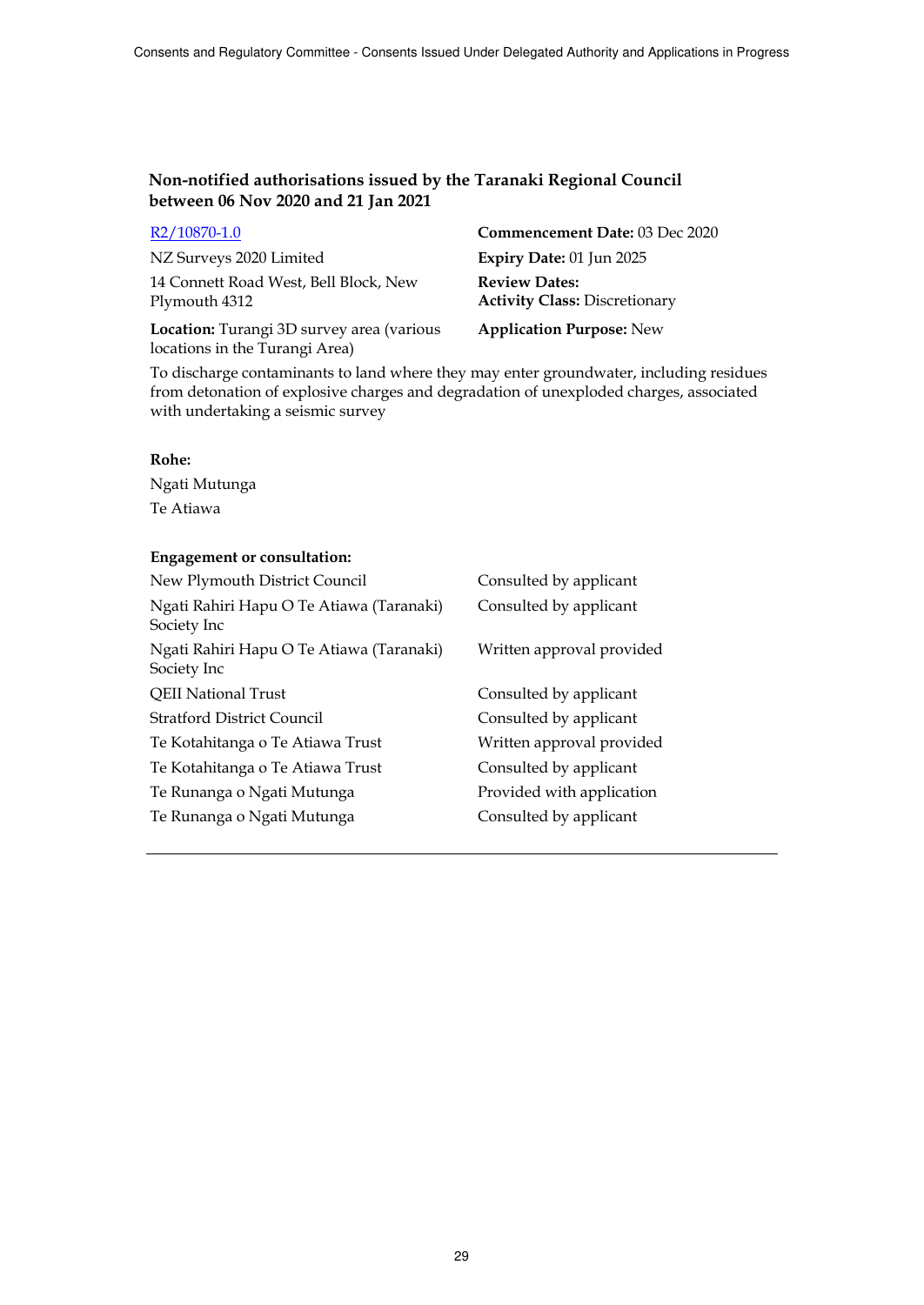| R <sub>2</sub> /10871-1.0             |
|---------------------------------------|
| NZ Surveys 2020 Limited               |
| 14 Connett Road West, Bell Block, New |
| Plymouth 4312                         |

**Location:** Turangi 3D survey area (various locations in the Turangi Area)

**Commencement Date: 03 Dec 2020** Expiry Date: 01 Jun 2025 **Review Dates: Activity Class:** Discretionary

**Application Purpose:** New

To discharge contaminants into land where they may enter groundwater from use of drilling muds associated with undertaking a seismic survey

### **Rohe:**

Ngati Mutunga Te Atiawa

| New Plymouth District Council                           | Consulted by applicant    |
|---------------------------------------------------------|---------------------------|
| Ngati Rahiri Hapu O Te Atiawa (Taranaki)<br>Society Inc | Consulted by applicant    |
| Ngati Rahiri Hapu O Te Atiawa (Taranaki)<br>Society Inc | Written approval provided |
| <b>QEII National Trust</b>                              | Consulted by applicant    |
| <b>Stratford District Council</b>                       | Consulted by applicant    |
| Te Kotahitanga o Te Atiawa Trust                        | Written approval provided |
| Te Kotahitanga o Te Atiawa Trust                        | Consulted by applicant    |
| Te Runanga o Ngati Mutunga                              | Provided with application |
| Te Runanga o Ngati Mutunga                              | Consulted by applicant    |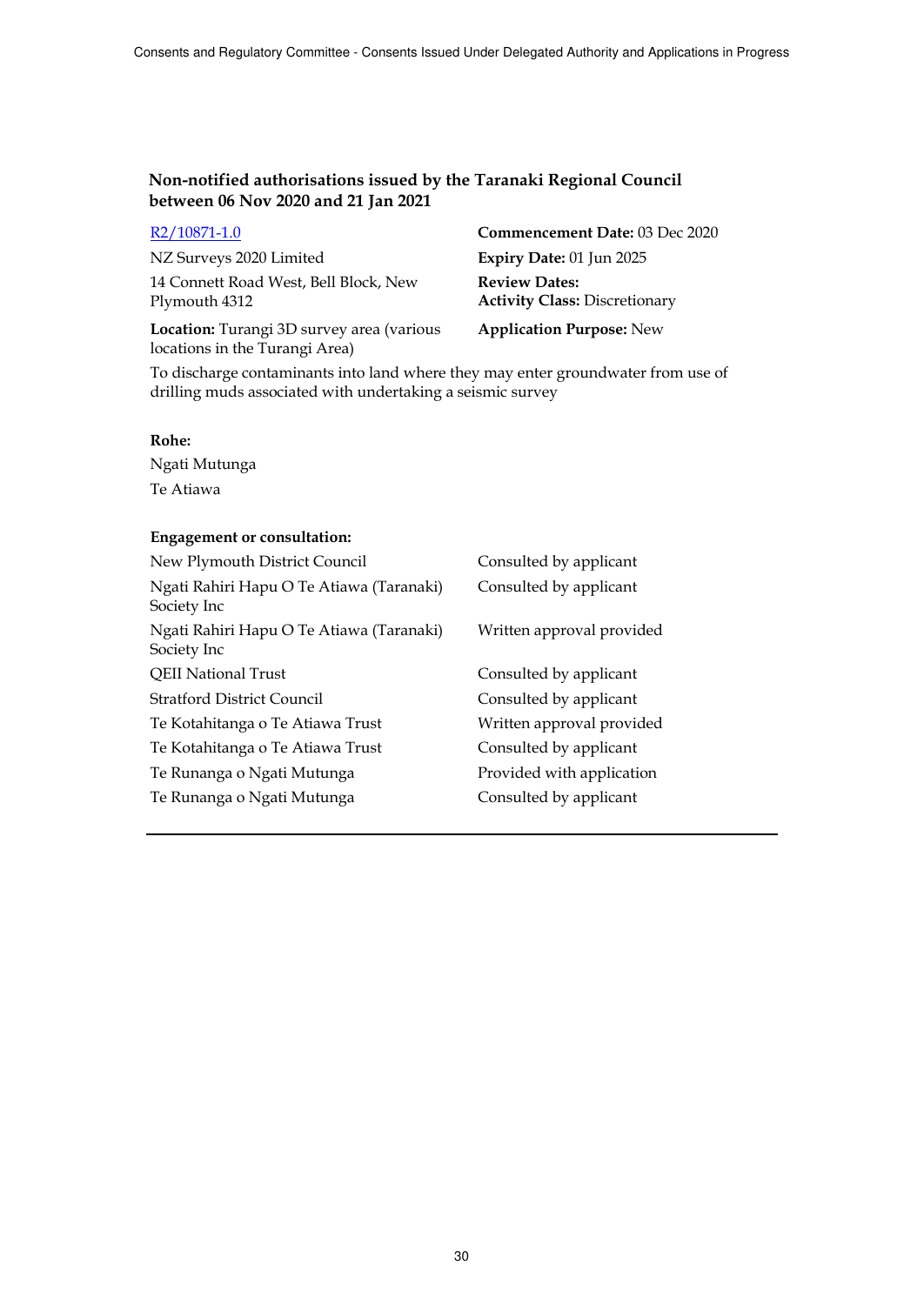| R <sub>2</sub> /10884-1.0                                                                                                                         | Commencement Date: 04 Dec 2020                                                                            |
|---------------------------------------------------------------------------------------------------------------------------------------------------|-----------------------------------------------------------------------------------------------------------|
| Westown Haulage Limited/Westown<br>Agriculture Limited                                                                                            | Expiry Date: 01 Jun 2038                                                                                  |
| 180 Cowling Road, Hurdon, New Plymouth<br>4371                                                                                                    | Review Dates: Jun 2023, Jun 2026,<br>Jun 2029, Jun 2032, Jun 2035<br><b>Activity Class: Discretionary</b> |
| Location: 180 Cowling Road, Hurdon                                                                                                                | <b>Application Purpose: New</b>                                                                           |
| To discharge cleanfill and inert materials onto and into land, where contaminants may<br>enter into an unnamed tributary of the Mangaotuku Stream |                                                                                                           |
| Rohe:                                                                                                                                             |                                                                                                           |
| Taranaki (Statutory Acknowledgement)                                                                                                              |                                                                                                           |
| Te Atiawa (Statutory Acknowledgement)                                                                                                             |                                                                                                           |
|                                                                                                                                                   |                                                                                                           |
| <b>Engagement or consultation:</b>                                                                                                                |                                                                                                           |
| Te Kahui o Taranaki Trust                                                                                                                         | Provided with application                                                                                 |
| Te Kotahitanga o Te Atiawa Trust                                                                                                                  | Provided with application                                                                                 |
|                                                                                                                                                   |                                                                                                           |
| $R2/10885-1.0$                                                                                                                                    | <b>Commencement Date: 04 Dec 2020</b>                                                                     |
| <b>Hait Contracting Limited</b>                                                                                                                   | Expiry Date: 01 Jun 2022                                                                                  |
| 145 Smart Road, RD 2, New Plymouth 4372                                                                                                           | <b>Review Dates:</b><br><b>Activity Class: Controlled</b>                                                 |
| Location: 1460 Mokau Road, Uruti                                                                                                                  | <b>Application Purpose: New</b>                                                                           |
| To harvest a plantation forest                                                                                                                    |                                                                                                           |
|                                                                                                                                                   |                                                                                                           |
| Rohe:                                                                                                                                             |                                                                                                           |
| Ngati Mutunga                                                                                                                                     |                                                                                                           |
|                                                                                                                                                   |                                                                                                           |
| <b>Engagement or consultation:</b>                                                                                                                |                                                                                                           |
| Te Runanga o Ngati Mutunga                                                                                                                        | Provided with application                                                                                 |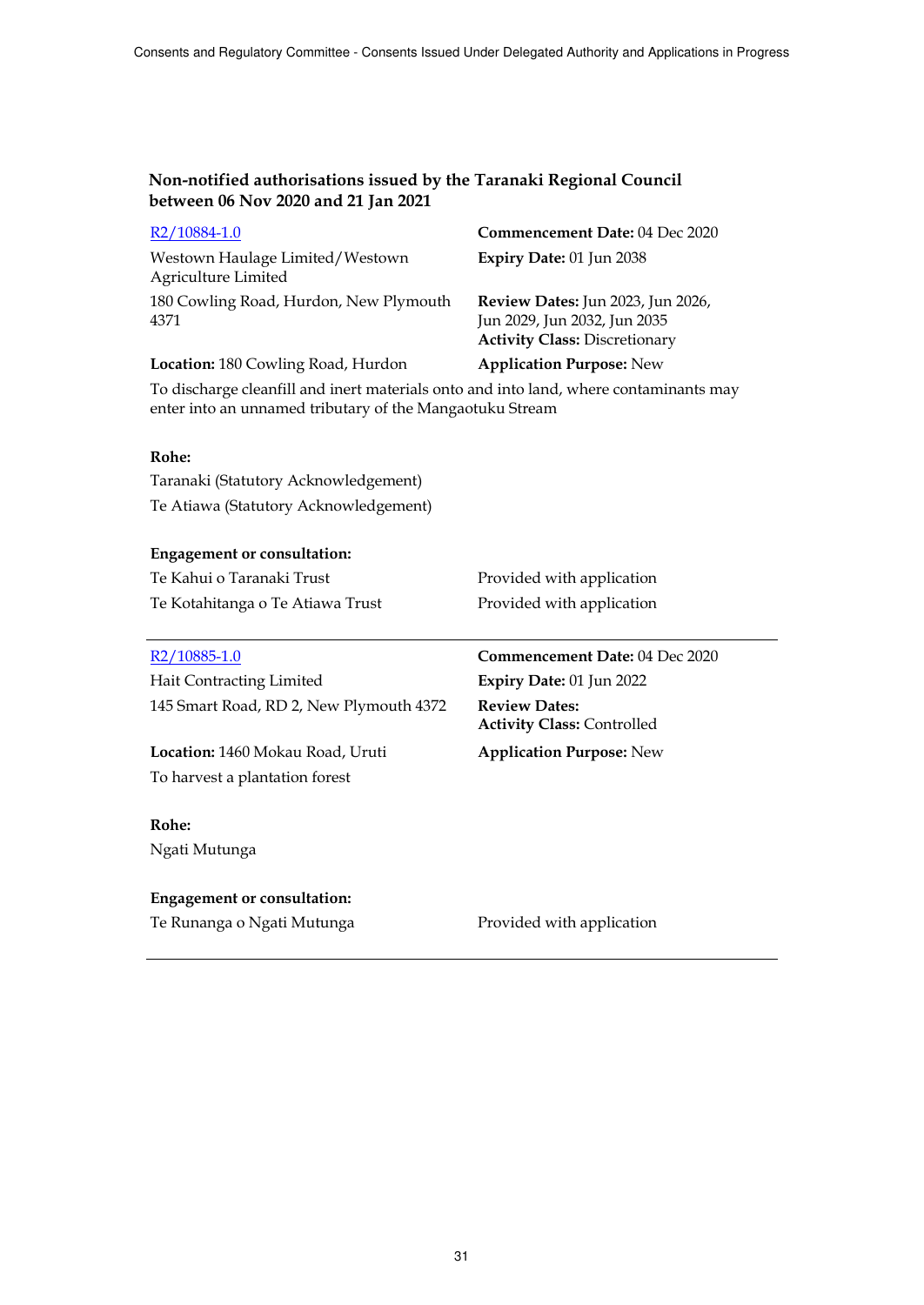| $R2/2209-3.0$                                                                                                    | Commencement Date: 08 Dec 2020                                                  |
|------------------------------------------------------------------------------------------------------------------|---------------------------------------------------------------------------------|
| JB Dairy 2015 Limited                                                                                            | Expiry Date: 01 Dec 2044                                                        |
| 236 Kent Road, RD 1, New Plymouth 4371                                                                           | Review Dates: Jun 2026, Jun 2032, Jun 2038<br><b>Activity Class: Controlled</b> |
| Location: 236 Kent Road, Korito                                                                                  | <b>Application Purpose: Replace</b>                                             |
| To discharge farm dairy effluent onto land                                                                       |                                                                                 |
| Rohe:                                                                                                            |                                                                                 |
| Te Atiawa (Statutory Acknowledgement)                                                                            |                                                                                 |
| <b>Engagement or consultation:</b>                                                                               |                                                                                 |
| Te Kotahitanga o Te Atiawa Trust                                                                                 | Provided with application                                                       |
| $R2/3374-2.1$                                                                                                    | <b>Commencement Date: 09 Dec 2020</b>                                           |
| Port Taranaki Limited                                                                                            | Expiry Date: 01 Jun 2029                                                        |
| PO Box 348, New Plymouth 4340                                                                                    | Review Dates: Jun 2021, Jun 2025<br><b>Activity Class: Discretionary</b>        |
| Location: Seabed, approximately 1 km north of Application Purpose: Change<br>Port Taranaki                       |                                                                                 |
| To deposit accumulated sediments removed from the bed of the coastal marine area to an<br>offshore disposal area |                                                                                 |

Change of consent conditions to allow for an increase in the volume of material permitted to be dredged

### **Rohe:**

Te Atiawa (Statutory Acknowledgement)

| Written approval provided |
|---------------------------|
| Consulted by applicant    |
| Written approval provided |
| Consulted by applicant    |
| Consulted by applicant    |
| Written approval provided |
| Consulted by applicant    |
| Provided with application |
| Consulted by applicant    |
|                           |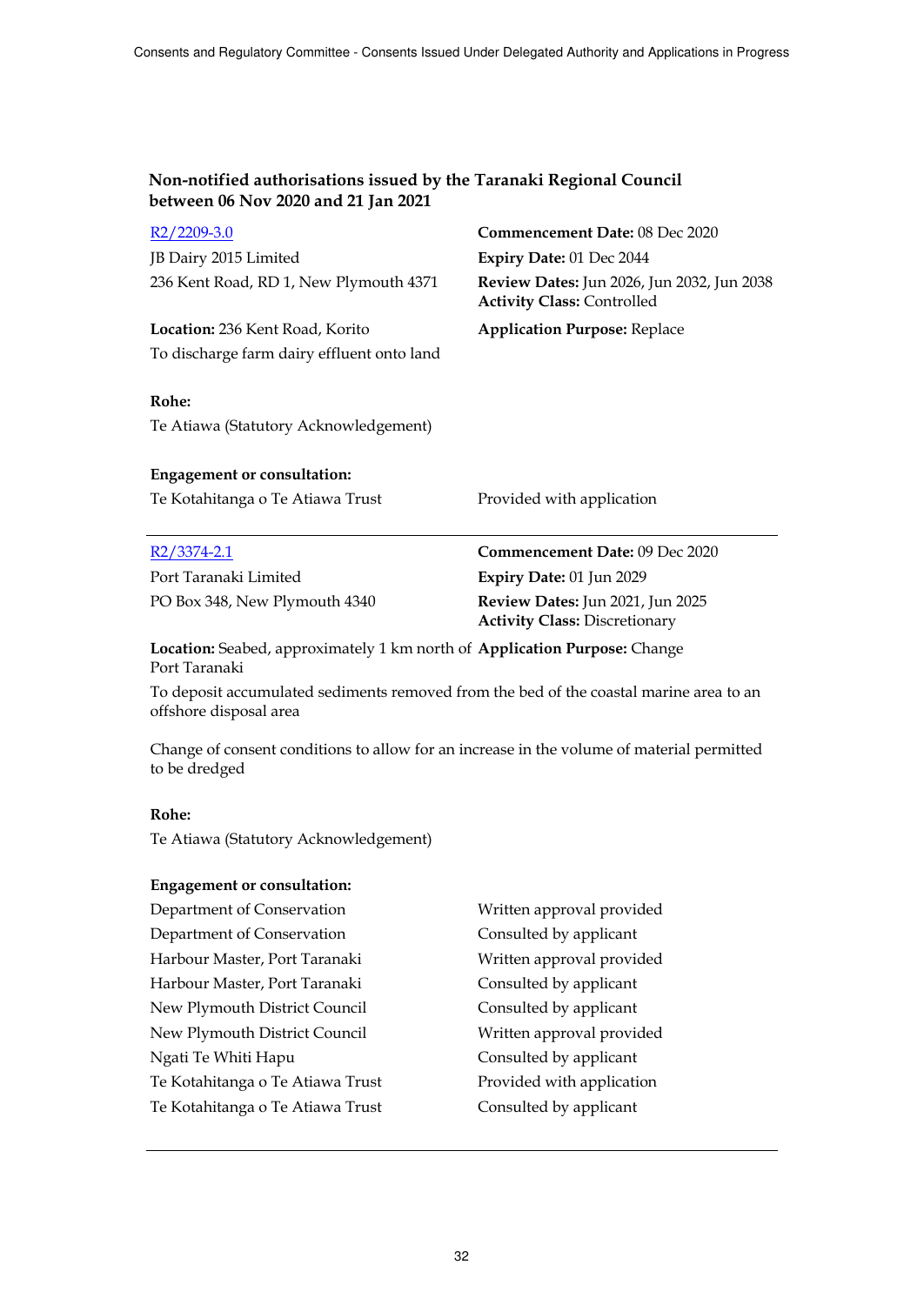| <u>KZ/3982-2.2</u>            |
|-------------------------------|
| Port Taranaki Limited         |
| PO Box 348, New Plymouth 4340 |

R2/3982-2.2 **Commencement Date:** 09 Dec 2020 Expiry Date: 01 Jun 2029 Review Dates: Jun 2021, Jun 2025 **Activity Class:** Discretionary

**Location:** Port Taranaki, New Plymouth **Application Purpose:** Change

To remove accumulated sediments from the bed of the coastal marine area, within the area commonly known as Port Taranaki

Change conditions of consent to allow an increase in the volume to be deposited

#### **Rohe:**

Te Atiawa (Statutory Acknowledgement)

#### **Engagement or consultation:**

Department of Conservation Written approval provided Department of Conservation Consulted by applicant Harbour Master, Port Taranaki Written approval provided Harbour Master, Port Taranaki Consulted by applicant New Plymouth District Council Consulted by applicant New Plymouth District Council Written approval provided Ngati Te Whiti Hapu Consulted by applicant Te Kotahitanga o Te Atiawa Trust Provided with application Te Kotahitanga o Te Atiawa Trust Consulted by applicant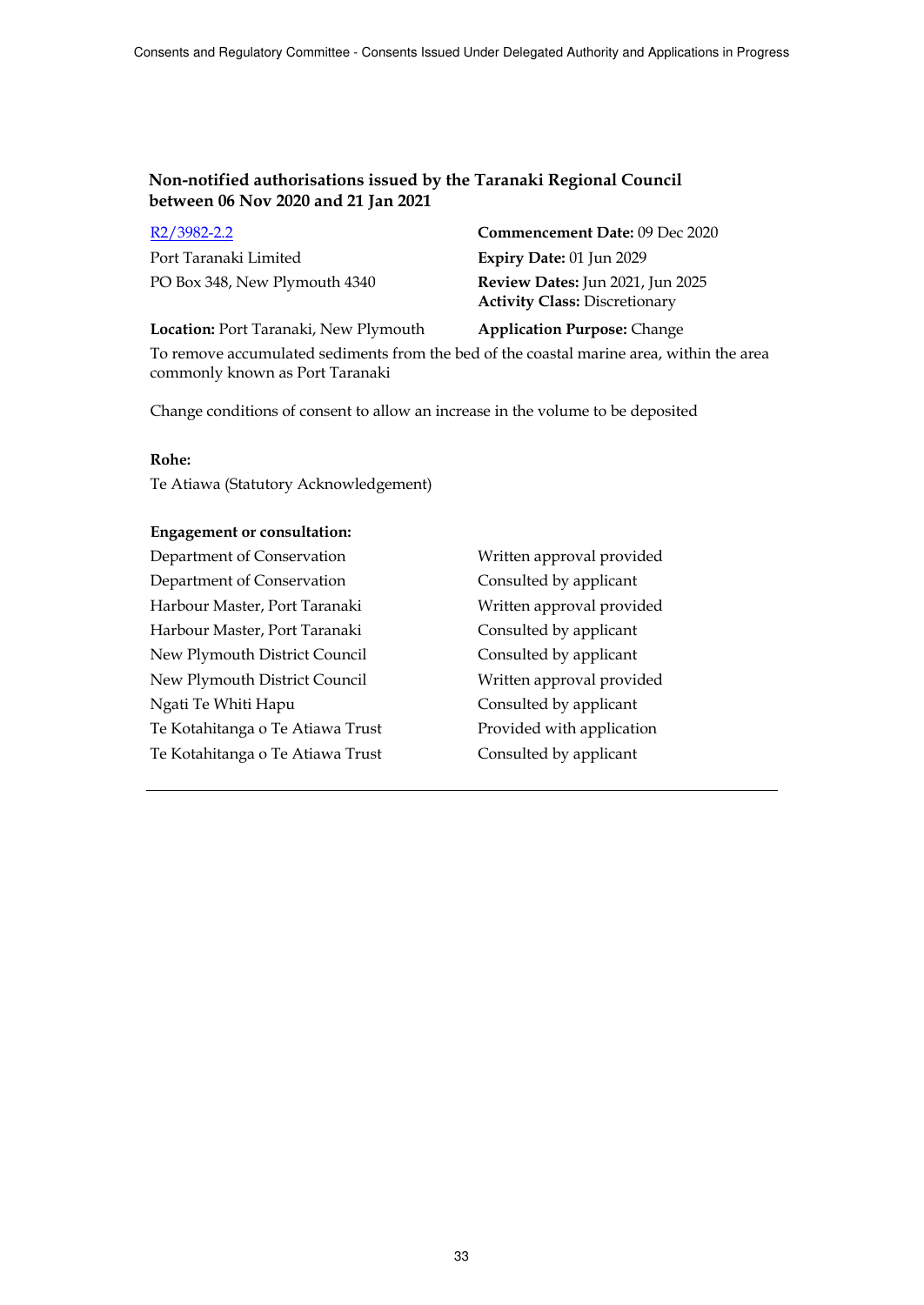| $R2/0072-3.3$                                                                      | <b>Commencement Date: 09 Dec 2020</b> |
|------------------------------------------------------------------------------------|---------------------------------------|
| South Taranaki District Council                                                    | Expiry Date: 01 Jun 2022              |
| Chief Executive, Private Bag 902, Hawera 4640 Review Dates:                        | <b>Activity Class: Discretionary</b>  |
| Location: South Road, SH 3, Waverley                                               | <b>Application Purpose: Change</b>    |
| To discharge treated wastewater from the Waverley Municipal Oxidation Ponds System |                                       |

into an unnamed tributary of the Wairoa Stream

Change of consent conditions to allow a further delay to the 'options report' required by condition 10

#### **Rohe:**

Ngaa Rauru Kiitahi

### **Engagement or consultation:**

Te Kaahui o Rauru **Provided with application** 

| $R2/3436-3.0$                                                      | <b>Commencement Date: 10 Dec 2020</b>                                                               |
|--------------------------------------------------------------------|-----------------------------------------------------------------------------------------------------|
| Otauto Farms Limited                                               | Expiry Date: $01$ Dec $2046$                                                                        |
| C/- Mark & Phillip Crawford, 113B Putahi<br>Road, RD 1, Patea 4597 | <b>Review Dates:</b> Jun 2022, Jun 2028,<br>Jun 2034, Jun 2040<br><b>Activity Class: Controlled</b> |
| Location: 647 Otauto Road, Patea                                   | <b>Application Purpose: Replace</b>                                                                 |

To discharge farm dairy effluent onto land, and until 1 December 2022 after treatment in an oxidation pond system into an unnamed tributary of the Patea River

### **Rohe:**

Ngaa Rauru Kiitahi Ngati Ruanui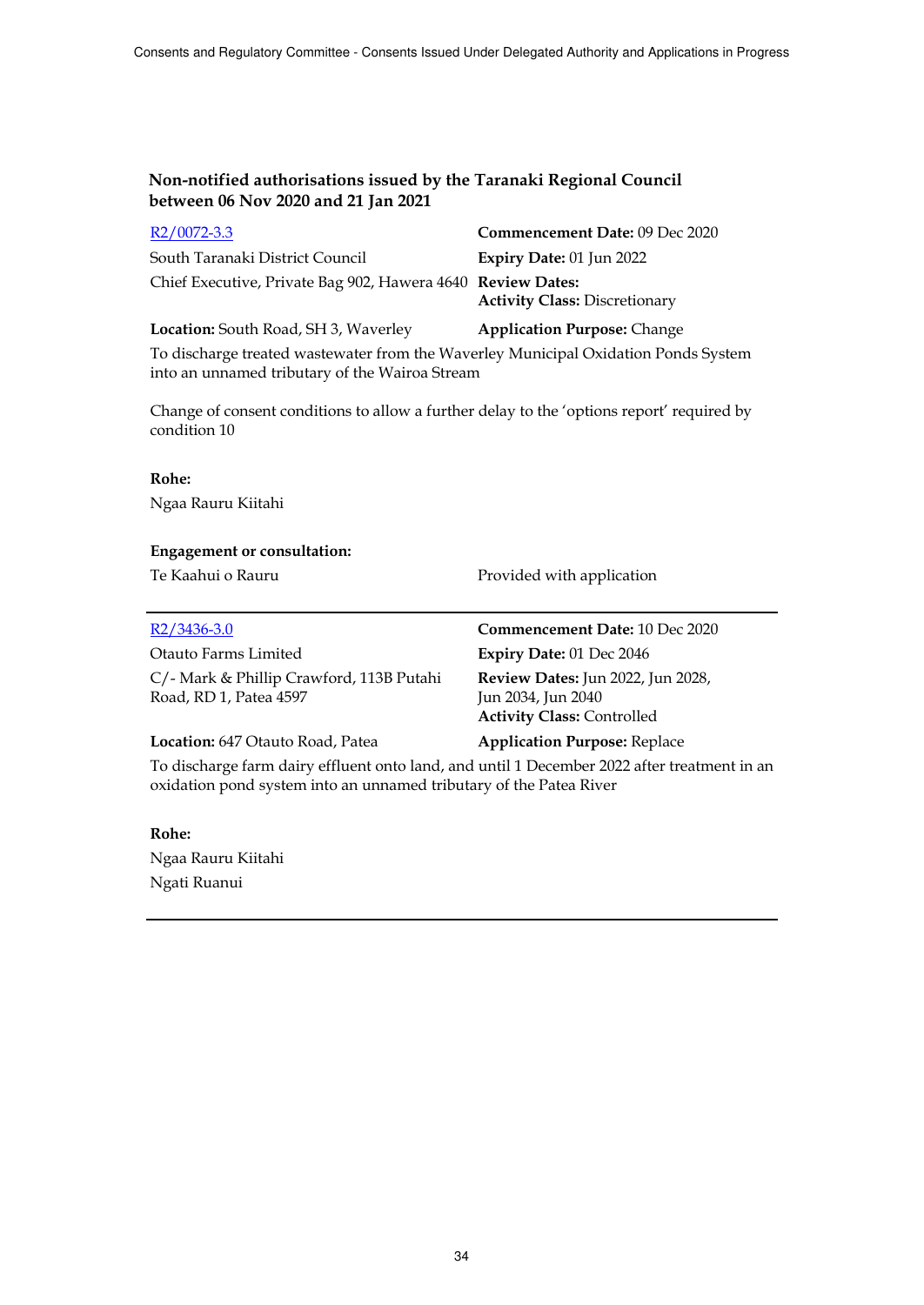R2/3508-3.0 **Commencement Date:** 10 Dec 2020 Allan & Gael Muller **Expiry Date:** 01 Dec 2046 178 Hukatere Road, RD 1, Patea 4597 **Review Dates:** Jun 2022, Jun 2028,

**Location:** 178 Hukatere Road, Patea **Application Purpose:** Replace To discharge farm dairy effluent onto land

Jun 2034, Jun 2040 **Activity Class:** Controlled

# **Rohe:** Ngaa Rauru Kiitahi Ngati Ruanui

Trustpower Limited **Expiry Date:** 01 Jun 2039

# R2/10889-1.0 **Commencement Date:** 11 Dec 2020 Private Bag 12023, Tauranga 3143 **Review Dates:** Jun 2023, Jun 2026,

Jun 2029, Jun 2032, Jun 2035, Jun 2038 **Activity Class:** Controlled

#### **Location:** Motukawa Race, Tariki **Application Purpose:** New

To dredge the bed of a settling pond in the Motukawa water race

**Rohe:** Ngati Maru Te Atiawa

### **Engagement or consultation:**

Te Kotahitanga o Te Atiawa Trust Comment on application received

Te Runanga o Ngati Maru (Taranaki) Trust Provided with application

*Do not oppose subject to conditions*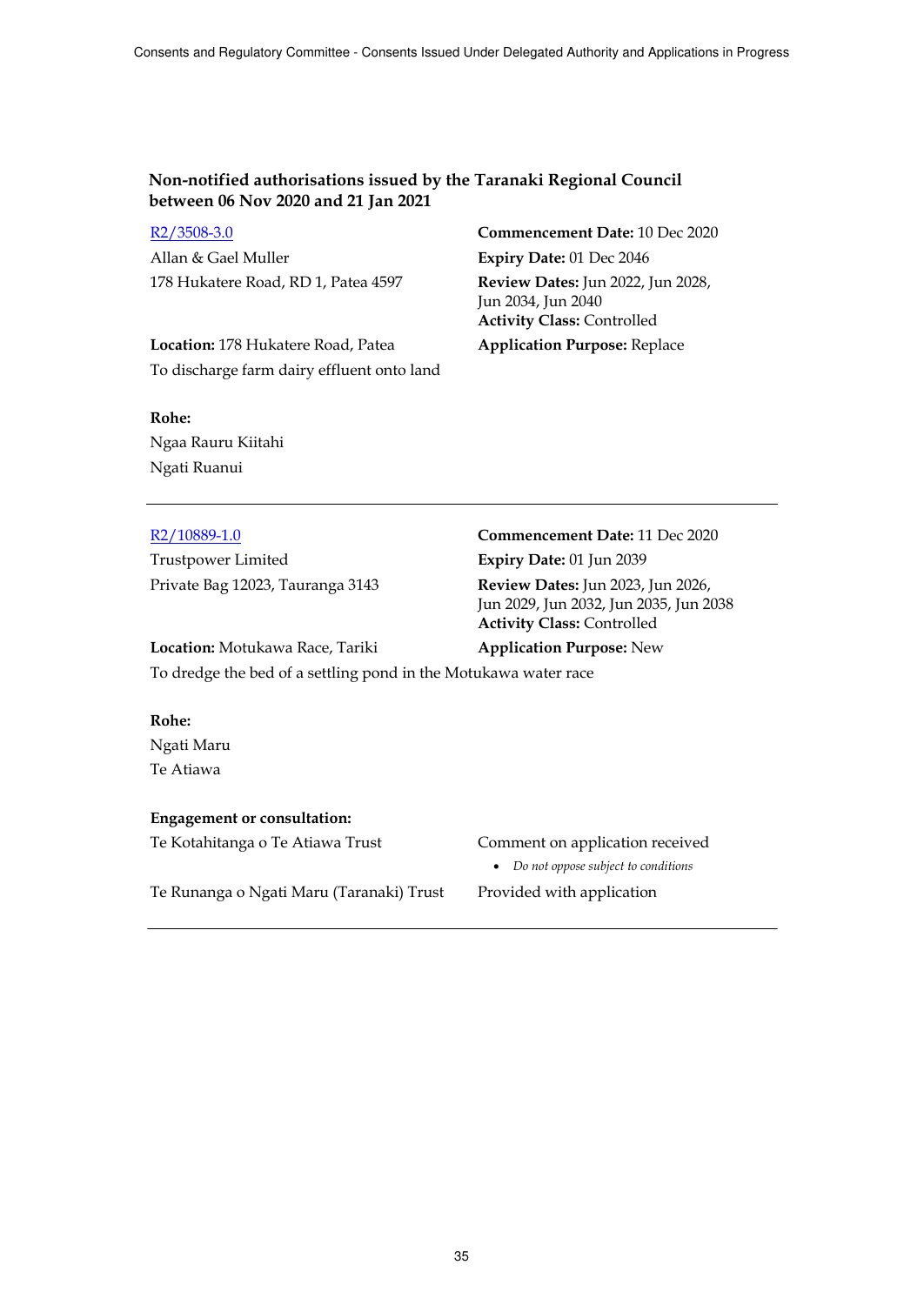| R <sub>2</sub> /10890-1.0                                                            | Commencement Date: 11 Dec 2020                                                                                      |
|--------------------------------------------------------------------------------------|---------------------------------------------------------------------------------------------------------------------|
| Trustpower Limited                                                                   | Expiry Date: 01 Jun 2039                                                                                            |
| Private Bag 12023, Tauranga 3143                                                     | Review Dates: Jun 2023, Jun 2026,<br>Jun 2029, Jun 2032, Jun 2035, Jun 2038<br><b>Activity Class: Discretionary</b> |
| Location: Motukawa Race, Tariki                                                      | <b>Application Purpose: New</b>                                                                                     |
| To dam water and take water to undertake maintenance work in the Motukawa water race |                                                                                                                     |
| Rohe:                                                                                |                                                                                                                     |
| Ngati Maru                                                                           |                                                                                                                     |
| Te Atiawa                                                                            |                                                                                                                     |
| <b>Engagement or consultation:</b>                                                   |                                                                                                                     |
| Te Kotahitanga o Te Atiawa Trust                                                     | Comment on application received                                                                                     |
|                                                                                      | Do not oppose subject to conditions                                                                                 |
| Te Runanga o Ngati Maru (Taranaki) Trust                                             | Provided with application                                                                                           |
| R <sub>2</sub> /10891-1.0                                                            | Commencement Date: 11 Dec 2020                                                                                      |
| <b>Trustpower Limited</b>                                                            | Expiry Date: 01 Jun 2039                                                                                            |
| Private Bag 12023, Tauranga 3143                                                     | Review Dates: Jun 2023, Jun 2026,<br>Jun 2029, Jun 2032, Jun 2035, Jun 2038<br><b>Activity Class: Discretionary</b> |
| Location: Motukawa Race, Tariki                                                      | <b>Application Purpose: New</b>                                                                                     |
| To dam water and take water to undertake maintenance work in the Motukawa water race |                                                                                                                     |
| Rohe:                                                                                |                                                                                                                     |
| Ngati Maru                                                                           |                                                                                                                     |
| Te Atiawa                                                                            |                                                                                                                     |
| <b>Engagement or consultation:</b>                                                   |                                                                                                                     |

Te Kotahitanga o Te Atiawa Trust Comment on application received

*Do not oppose subject to conditions* 

Te Runanga o Ngati Maru (Taranaki) Trust Provided with application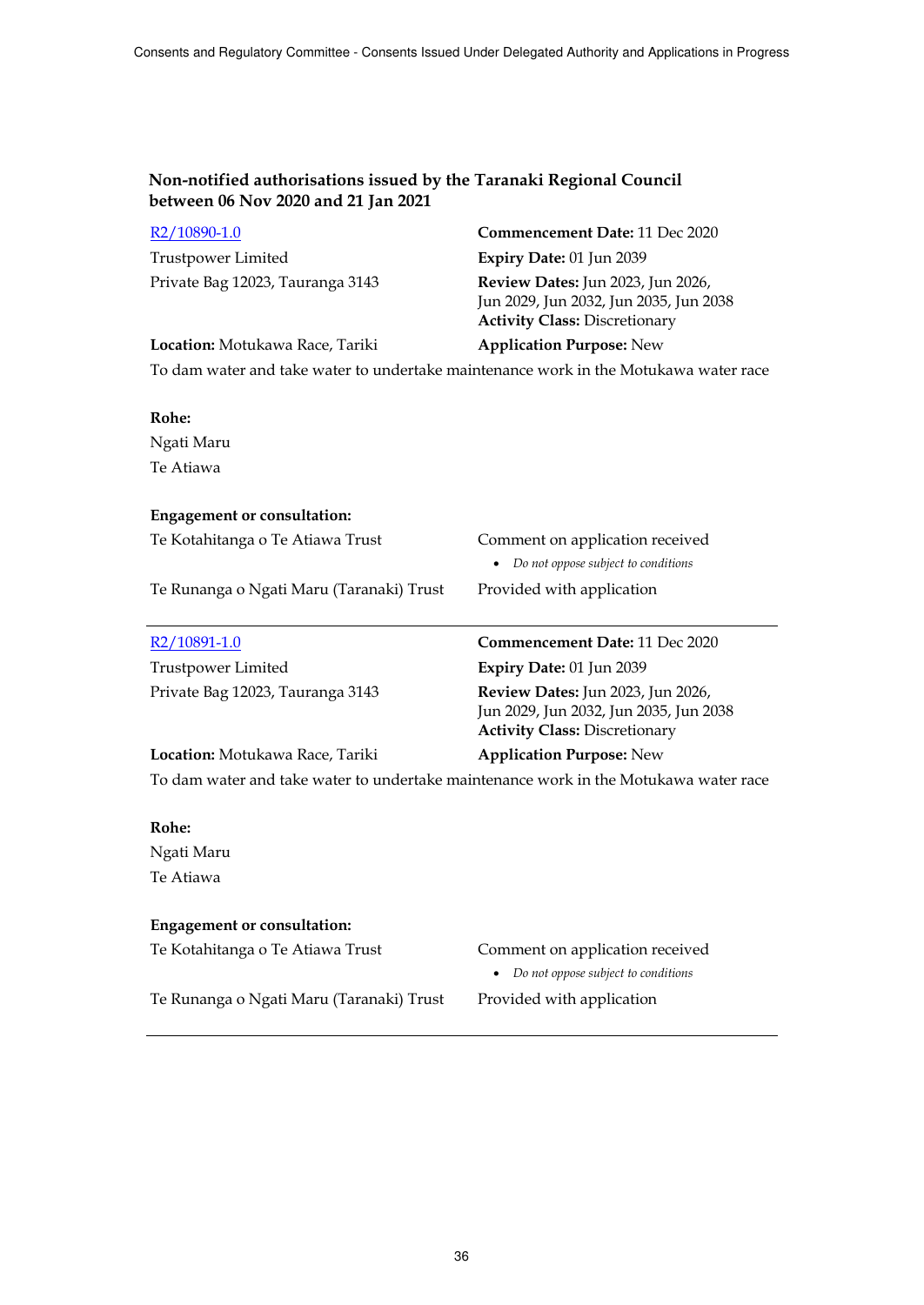| $R2/4056-3.0$                            | Cor  |
|------------------------------------------|------|
| SRG Global Asset Services (Taranaki) Ltd | Exp  |
| PO Box 7057, New Plymouth 4341           | Rev  |
|                                          | Jun  |
|                                          | Act: |

**Location:** 161 Corbett Road, Bell Block and various locations throughout the Taranaki region

**nmencement Date:** 11 Dec 2020  $\text{Sary Date: } 01$  Jun 2038 PO Box 7057, New Plymouth 4341 **Review Dates:** Jun 2023, Jun 2026, 2029, Jun 2032, Jun 2035 **Activity Class:** Controlled

**Application Purpose:** Replace

To discharge emissions into the air from abrasive blasting operations at a permanent site at Corbett Road, Bell Block, and from mobile operations at various locations throughout the Taranaki region, excluding the Coastal Marine Area

#### **Rohe:**

Ngaa Rauru Kiitahi (Statutory Acknowledgement) Ngaruahine (Statutory Acknowledgement) Ngati Maru Ngati Mutunga (Statutory Acknowledgement) Ngati Ruanui (Statutory Acknowledgement) Ngati Tama Taranaki (Statutory Acknowledgement) Te Atiawa (Statutory Acknowledgement)

| Te Kaahui o Rauru                | Provided with application                          |
|----------------------------------|----------------------------------------------------|
| Te Kahui o Taranaki Trust        | Provided with application                          |
| Te Korowai O Ngaruahine Trust    | Comment on application received                    |
|                                  | Does not oppose subject to conditions<br>$\bullet$ |
| Te Kotahitanga o Te Atiawa Trust | Provided with application                          |
| Te Runanga o Ngati Mutunga       | Comment on application received                    |
|                                  | • Application lacks sufficient detail              |
| Te Runanga O Ngāti Ruanui Trust  | Provided with application                          |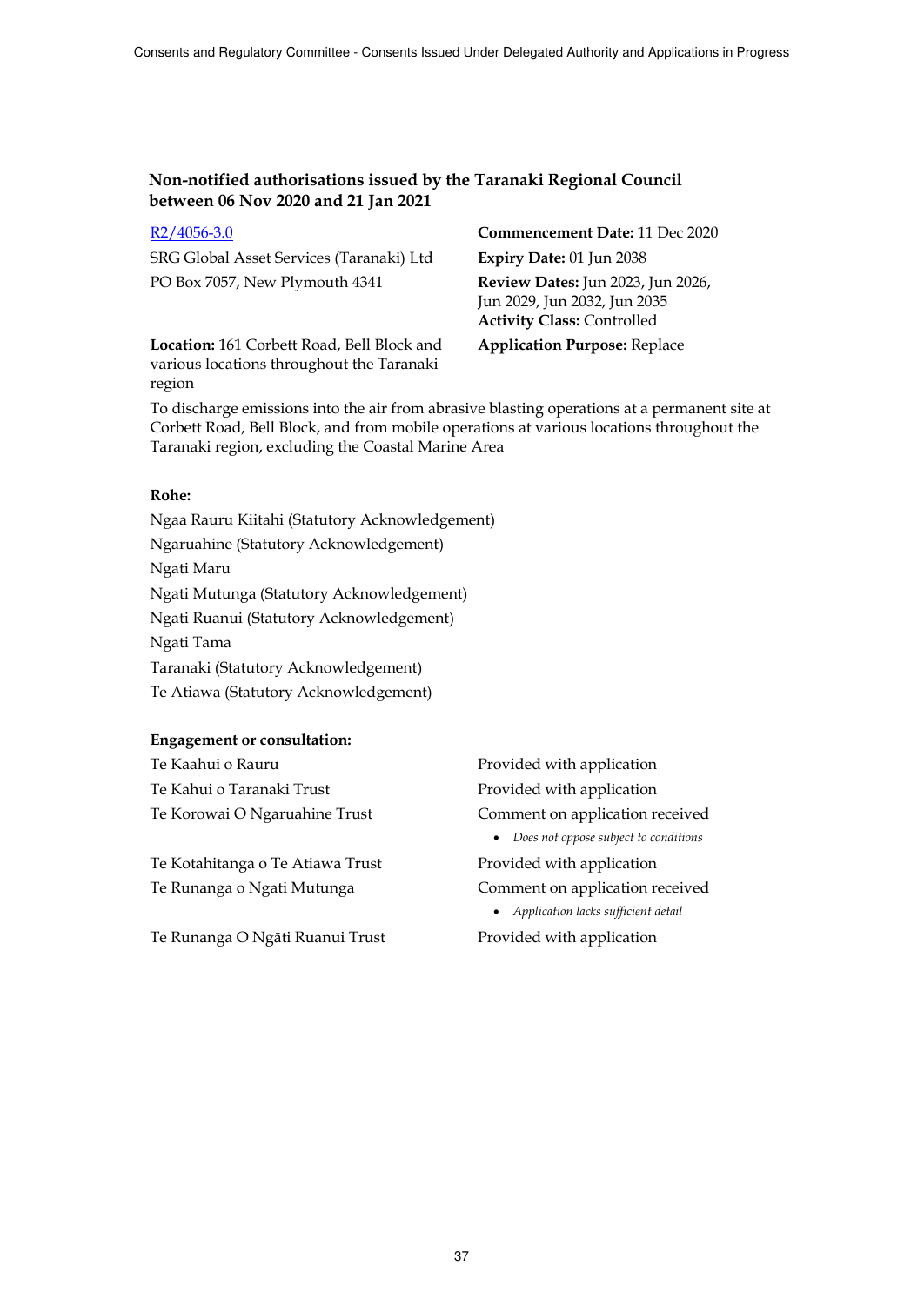| R2/7795-1.1                               | Commencement Date: 15 Dec 2020                                           |
|-------------------------------------------|--------------------------------------------------------------------------|
| <b>Waste Remediation Services Limited</b> | Expiry Date: 01 Jun 2028                                                 |
| PO Box 7150, New Plymouth 4341            | Review Dates: Jun 2022, Jun 2025<br><b>Activity Class: Discretionary</b> |
| Location: 156 Manawapou Road, Manutahi    | <b>Application Purpose: Change</b>                                       |

To discharge:

• drilling wastes (consisting of drilling cuttings and drilling fluids from water based muds and synthetic based muds), from hydrocarbon exploration and production activities; and • sediment retention pond sludge from water treatment plants onto and into land via landfarming

Change of consent conditions to authorise the inclusion of sediment retention pond sludge in the discharge

**Rohe:** Ngati Ruanui

#### **Engagement or consultation:**

| Te Runanga O Ngāti Ruanui Trust                                                                                                      | Provided with application                                                                                     |
|--------------------------------------------------------------------------------------------------------------------------------------|---------------------------------------------------------------------------------------------------------------|
| $R2/9651-2.0$                                                                                                                        | <b>Commencement Date: 15 Dec 2020</b>                                                                         |
| Normanby Engineering Sandblasting &<br>Spraypainting                                                                                 | Expiry Date: 01 Jun 2038                                                                                      |
| 363 Waihi Road, Normanby, Hawera 4614                                                                                                | <b>Review Dates:</b> Jun 2023, Jun 2026,<br>Jun 2029, Jun 2032, Jun 2035<br><b>Activity Class: Controlled</b> |
| <b>Location:</b> 21 Wallscourt Place, Normanby<br>To discharge emissions into the air from abrasive blasting at a permanent facility | <b>Application Purpose: Replace</b>                                                                           |

#### **Rohe:**

Ngati Ruanui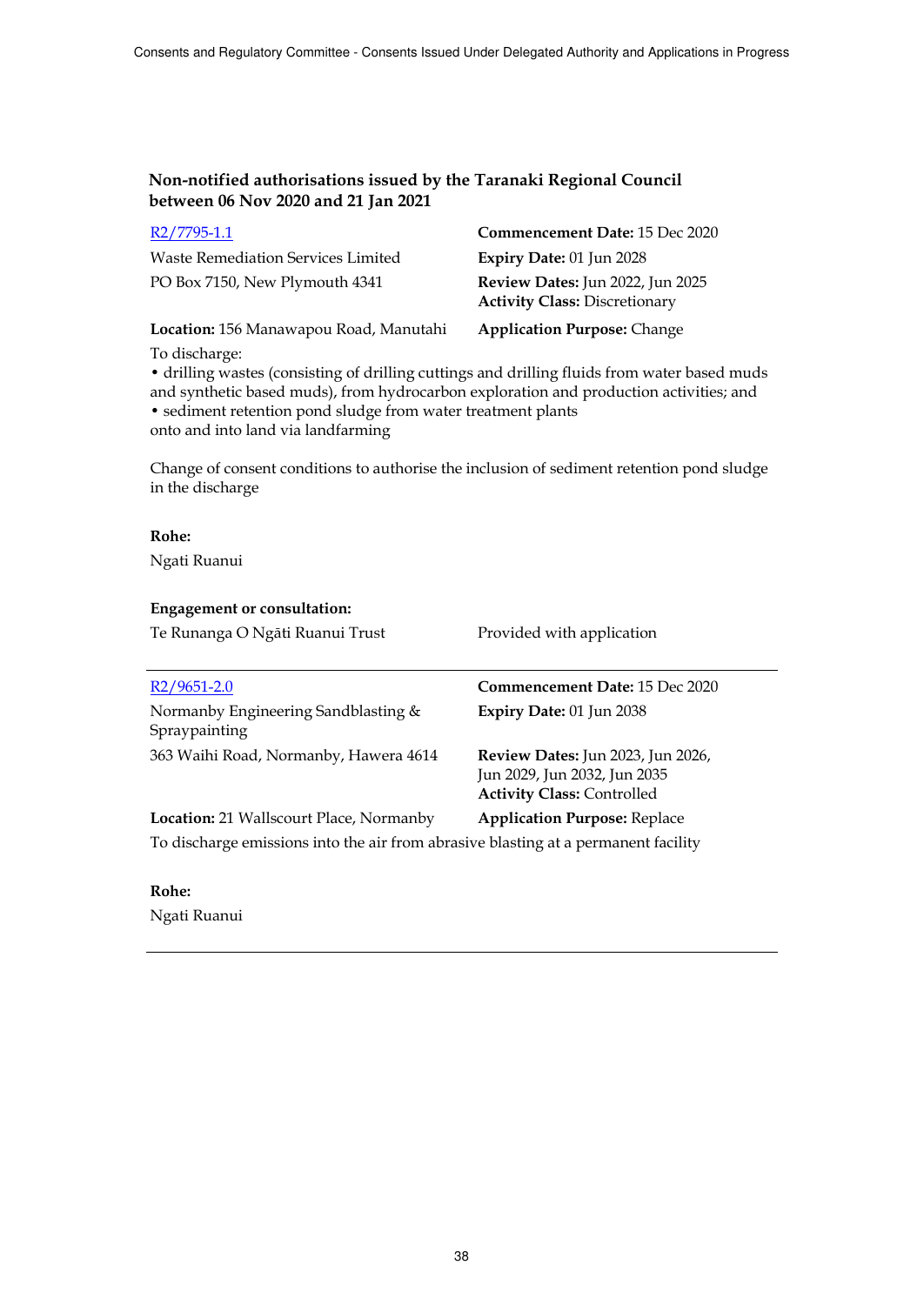| $R2/2624-3.0$                                  | Commencement Date: 15 Dec 2020                                                  |
|------------------------------------------------|---------------------------------------------------------------------------------|
| Mark John & Shelley Maree Dravitzki            | Expiry Date: 01 Dec 2045                                                        |
| 116 Rugby Road, RD 8, Inglewood 4388           | Review Dates: Jun 2027, Jun 2033, Jun 2039<br><b>Activity Class: Controlled</b> |
| Location: 144 Rugby Road, Tariki               | <b>Application Purpose: Replace</b>                                             |
| To discharge farm dairy effluent onto land     |                                                                                 |
| Rohe:<br>Te Atiawa (Statutory Acknowledgement) |                                                                                 |
| <b>Engagement or consultation:</b>             |                                                                                 |
| Te Kotahitanga o Te Atiawa Trust               | Provided with application                                                       |
|                                                |                                                                                 |
|                                                |                                                                                 |
| R <sub>2</sub> /10897-1.0                      | Commencement Date: 18 Dec 2020                                                  |
| William Arthur & Janice Robin Anglesey         | Expiry Date: 01 Jun 2022                                                        |
| 2454 Mokau Road, RD 47, Urenui 4379            | <b>Review Dates:</b><br><b>Activity Class: Controlled</b>                       |
| Location: 2454 Mokau Road, Mt Messenger        | <b>Application Purpose: New</b>                                                 |
| To harvest a plantation forest                 |                                                                                 |
|                                                |                                                                                 |
| Rohe:                                          |                                                                                 |
| Ngati Tama (Statutory Acknowledgement)         |                                                                                 |
| <b>Engagement or consultation:</b>             |                                                                                 |
| Te Runanga O Ngati Tama                        | Provided with application                                                       |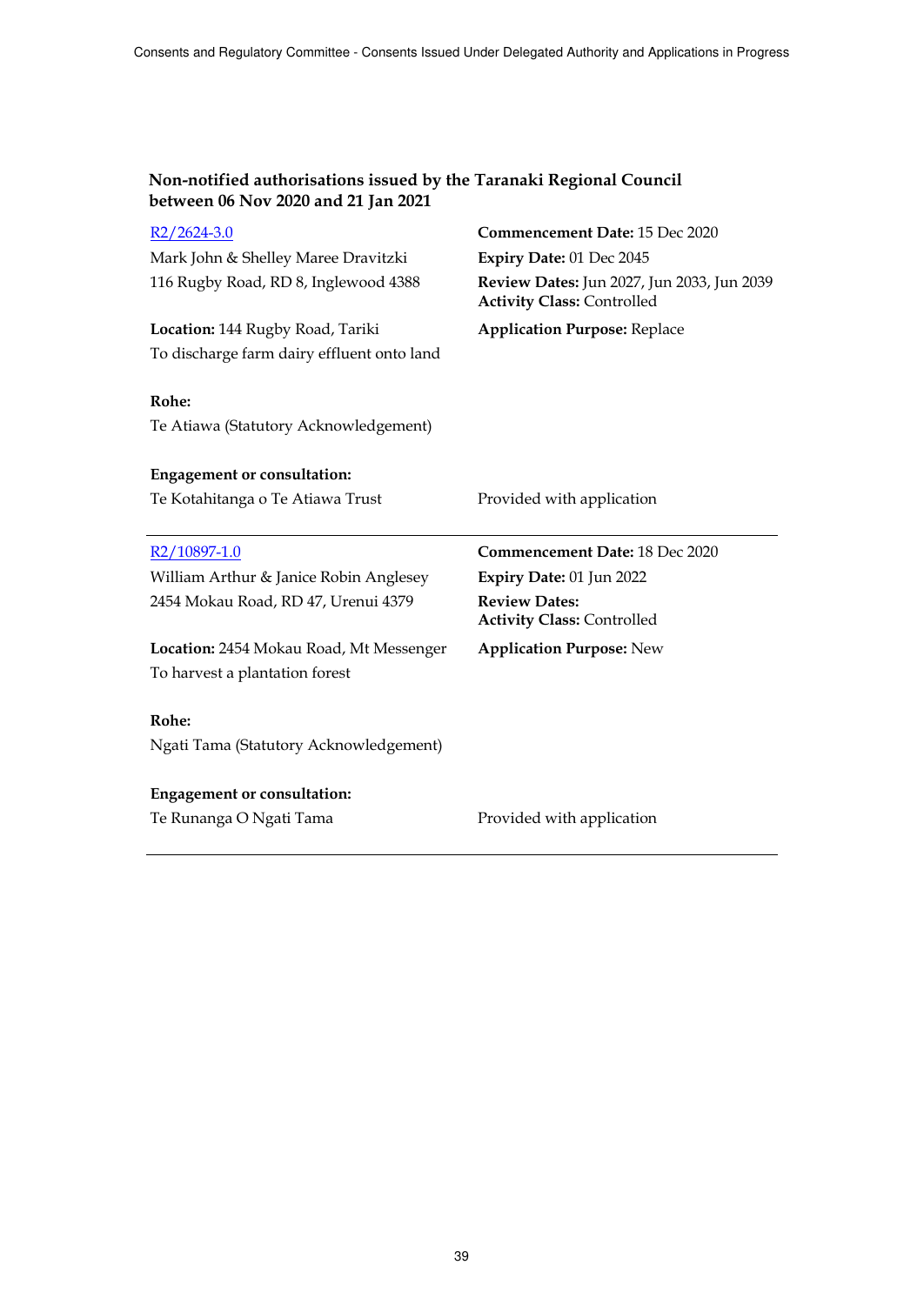|  | R2/4475-3.0 & R2/10881-1.0 |
|--|----------------------------|
|  |                            |

Katere Surface Coatings Limited **Expiry Date:** 01 Jun 2038 PO Box 3258, Fitzroy, New Plymouth 4341 **Review Dates:** Jun 2023, Jun 2026,

**Commencement Date:** 21 Dec 2020 Jun 2029, Jun 2032, Jun 2035 **Activity Class:** Controlled

**Location:** 93a Katere Road, New Plymouth and various locations throughout the Taranaki region, including Port Taranaki

**Application Purpose:** Replace

To discharge emissions to air from abrasive blasting and surface coating activities at a permanent site located at Katere Road, New Plymouth and from mobile operations throughout the Taranaki region, including Port Taranaki, but excluding the remainder of the Coastal Marine Area

## **Rohe:**

Ngaa Rauru Kiitahi (Statutory Acknowledgement) Ngaruahine (Statutory Acknowledgement) Ngati Maru Ngati Mutunga (Statutory Acknowledgement) Ngati Ruanui (Statutory Acknowledgement) Ngati Tama (Statutory Acknowledgement) Taranaki (Statutory Acknowledgement) Te Atiawa (Statutory Acknowledgement)

| Te Kaahui o Rauru                | Provided with application                          |
|----------------------------------|----------------------------------------------------|
| Te Kahui o Taranaki Trust        | Provided with application                          |
| Te Korowai O Ngaruahine Trust    | Comment on application received                    |
|                                  | Does not oppose subject to conditions<br>$\bullet$ |
| Te Kotahitanga o Te Atiawa Trust | Provided with application                          |
| Te Runanga o Ngati Mutunga       | Provided with application                          |
| Te Runanga O Ngāti Ruanui Trust  | Provided with application                          |
| Te Runanga O Ngati Tama          | Provided with application                          |
|                                  |                                                    |
|                                  |                                                    |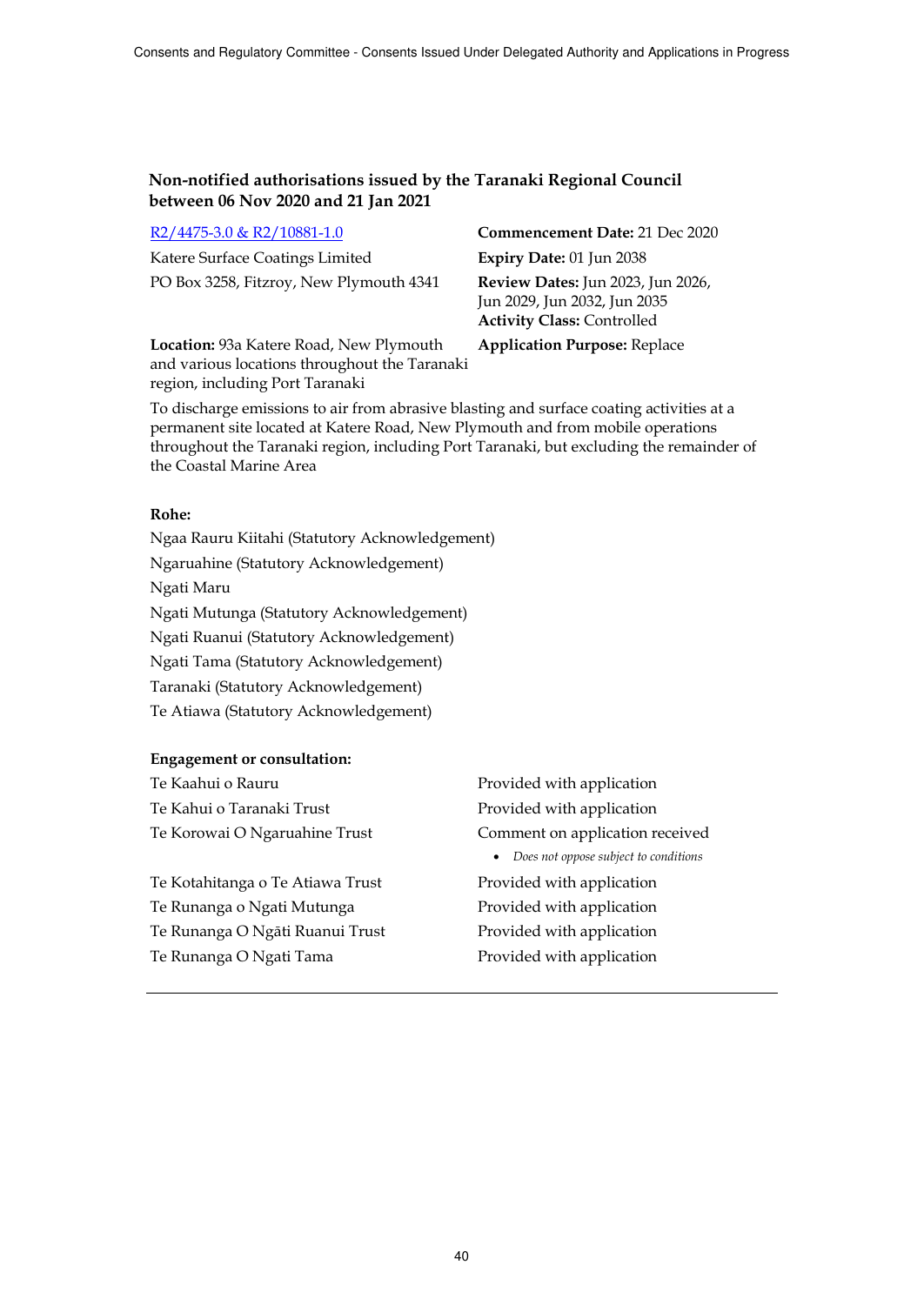| $R2/2672-3.0$                                                                                                                                                    | Commencement Date: 11 Jan 2021                                                     |
|------------------------------------------------------------------------------------------------------------------------------------------------------------------|------------------------------------------------------------------------------------|
| DG Dravitzki & Keegan Dravitzki Family<br>Trust                                                                                                                  | Expiry Date: 01 Dec 2044                                                           |
| 50 Lepper Road Upper, RD 6, Inglewood 4386 Review Dates: Jun 2026, Jun 2032, Jun 2038                                                                            | <b>Activity Class: Non-complying</b>                                               |
| Location: 136 Lepper Road, Inglewood                                                                                                                             | <b>Application Purpose: Replace</b>                                                |
| To discharge farm dairy effluent onto land, and until 1 December 2022 after treatment in an<br>oxidation pond system and wetland, into the Manganaeia Stream     |                                                                                    |
| Rohe:                                                                                                                                                            |                                                                                    |
| Te Atiawa (Statutory Acknowledgement)                                                                                                                            |                                                                                    |
| <b>Engagement or consultation:</b>                                                                                                                               |                                                                                    |
| Te Kotahitanga o Te Atiawa Trust                                                                                                                                 | Comment on application received                                                    |
|                                                                                                                                                                  | Application lacks sufficient detail                                                |
|                                                                                                                                                                  |                                                                                    |
| R <sub>2</sub> /2844-3.0                                                                                                                                         | Commencement Date: 12 Jan 2021                                                     |
| Megaw Bros Limited                                                                                                                                               | Expiry Date: 01 Dec 2044                                                           |
| 396 King Road, RD 6, Inglewood 4386                                                                                                                              | Review Dates: Jun 2026, Jun 2032, Jun 2038<br><b>Activity Class: Non-complying</b> |
| Location: 396 King Road, Inglewood                                                                                                                               | <b>Application Purpose: Replace</b>                                                |
| To discharge farm dairy effluent onto land, and until 1 December 2022 after treatment in an<br>oxidation pond system and constructed drain, into the Awai Stream |                                                                                    |
|                                                                                                                                                                  |                                                                                    |
| Rohe:                                                                                                                                                            |                                                                                    |
| Te Atiawa (Statutory Acknowledgement)                                                                                                                            |                                                                                    |
| <b>Engagement or consultation:</b>                                                                                                                               |                                                                                    |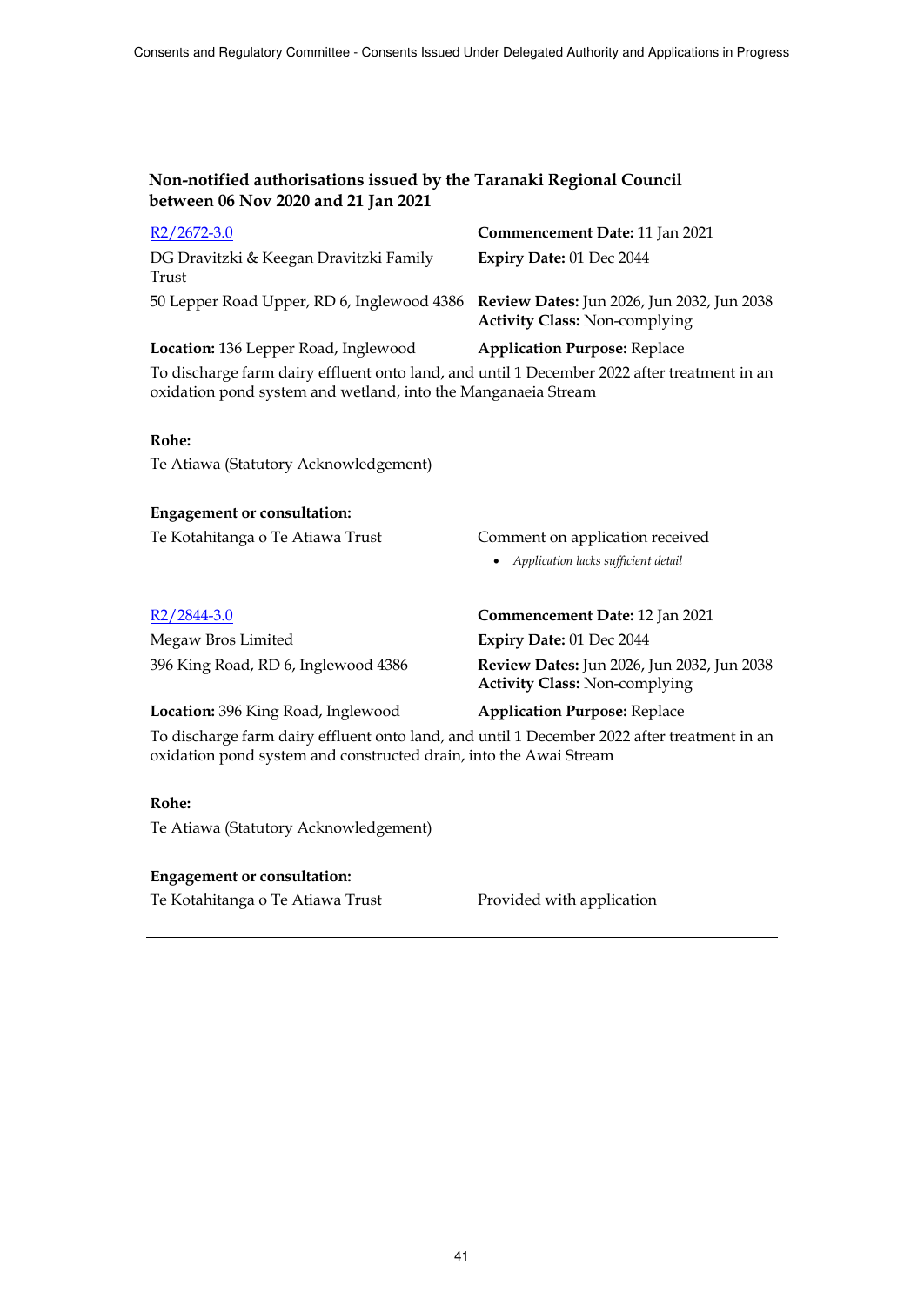| $R2/2899-3.0$                                         | Commencement Date: 14 Jan 2021                                        |
|-------------------------------------------------------|-----------------------------------------------------------------------|
| JL & KS Gwerder Family Trust                          | Expiry Date: 01 Dec 2026                                              |
| Joe Gwerder, 171 Lepper Road, RD 6,<br>Inglewood 4386 | Review Dates: Jun 2022, Jun 2024<br><b>Activity Class: Controlled</b> |
| Location: 534 Dudley Road Upper, Kaimiro              | <b>Application Purpose: Replace</b>                                   |

To discharge farm dairy effluent:

onto land and, after treatment in an oxidation pond system, into the Waionganaiti Stream if the land disposal area is unsuitable for effluent disposal; and,

until 1 December 2022 to discharge farm dairy effluent after treatment in an oxidation pond system, into the Waionganaiti Stream

#### **Rohe:**

Taranaki (Statutory Acknowledgement) Te Atiawa (Statutory Acknowledgement)

#### **Engagement or consultation:**

Te Kahui o Taranaki Trust **Provided with application** Te Kotahitanga o Te Atiawa Trust Provided with application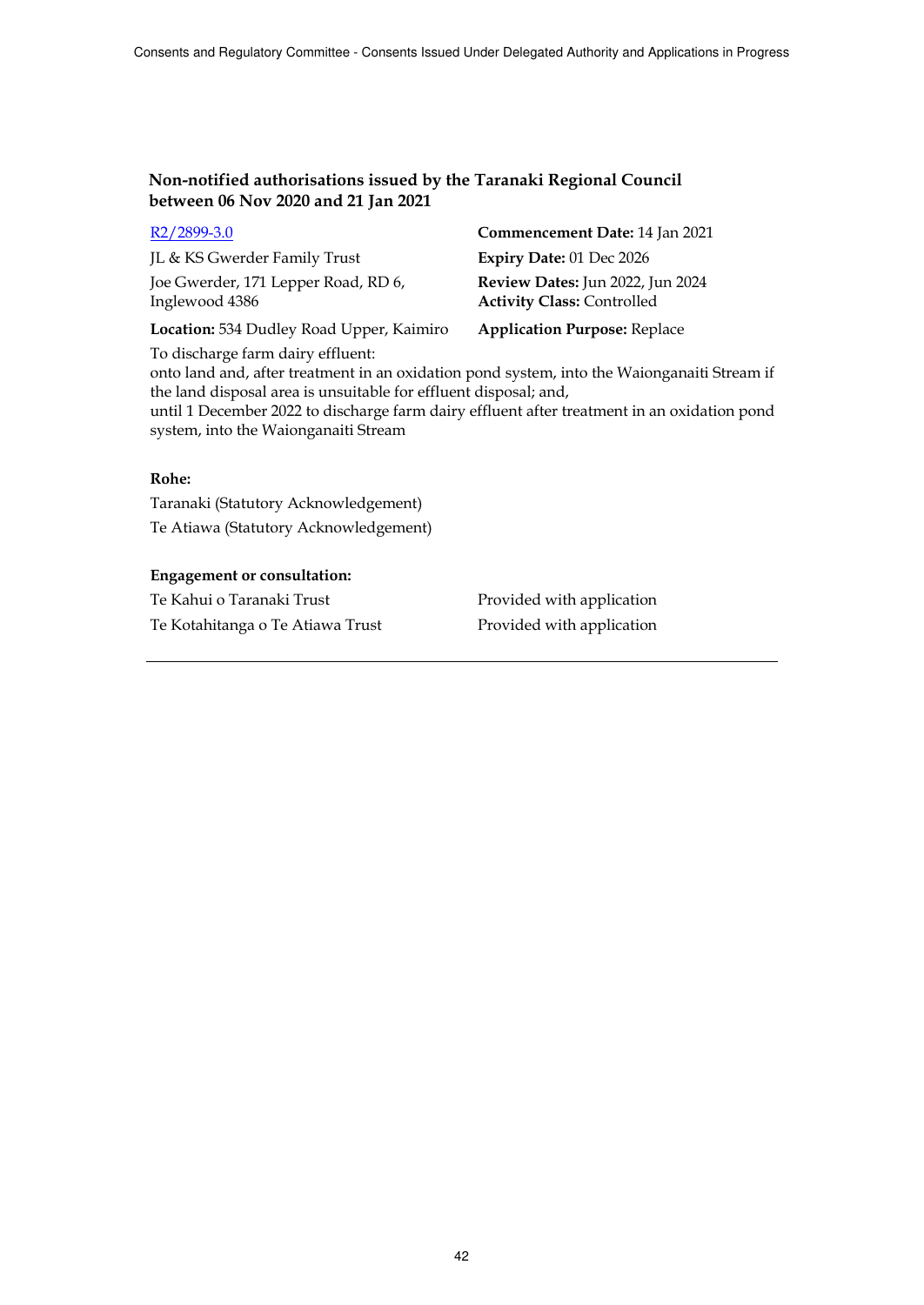| KZ/U396-3.1                              |
|------------------------------------------|
| Ballance Agri-Nutrients (Kapuni) Limited |
| PO Box 439, Hawera 4640                  |

R2/0596-3.1 **Commencement Date:** 15 Jan 2021 d **Expiry Date:** 01 Jun 2035 Review Dates: Jun 2023, Jun 2029 **Activity Class:** Discretionary

**Location:** 309 Palmer Road, Hawera **Application Purpose:** Change

To take water from the Waingongoro River for operation of an ammonia/urea plant, and a hydrogen plant

Change the purpose of consent to provide for the potential for hydrogen manufacture on the site

#### **Rohe:**

Ngaruahine (Statutory Acknowledgement) Ngati Ruanui

### **Engagement or consultation:**

Okahu-Inuawai (me etehi atu) Hapu Comment on application received

Te Korowai O Ngaruahine Trust Comment on application received

- *General opposition*
- 
- *Neither support or oppose*
- *Generally consistent with Iwi Environmental Management Plan*

Te Runanga O Ngāti Ruanui Trust Provided with application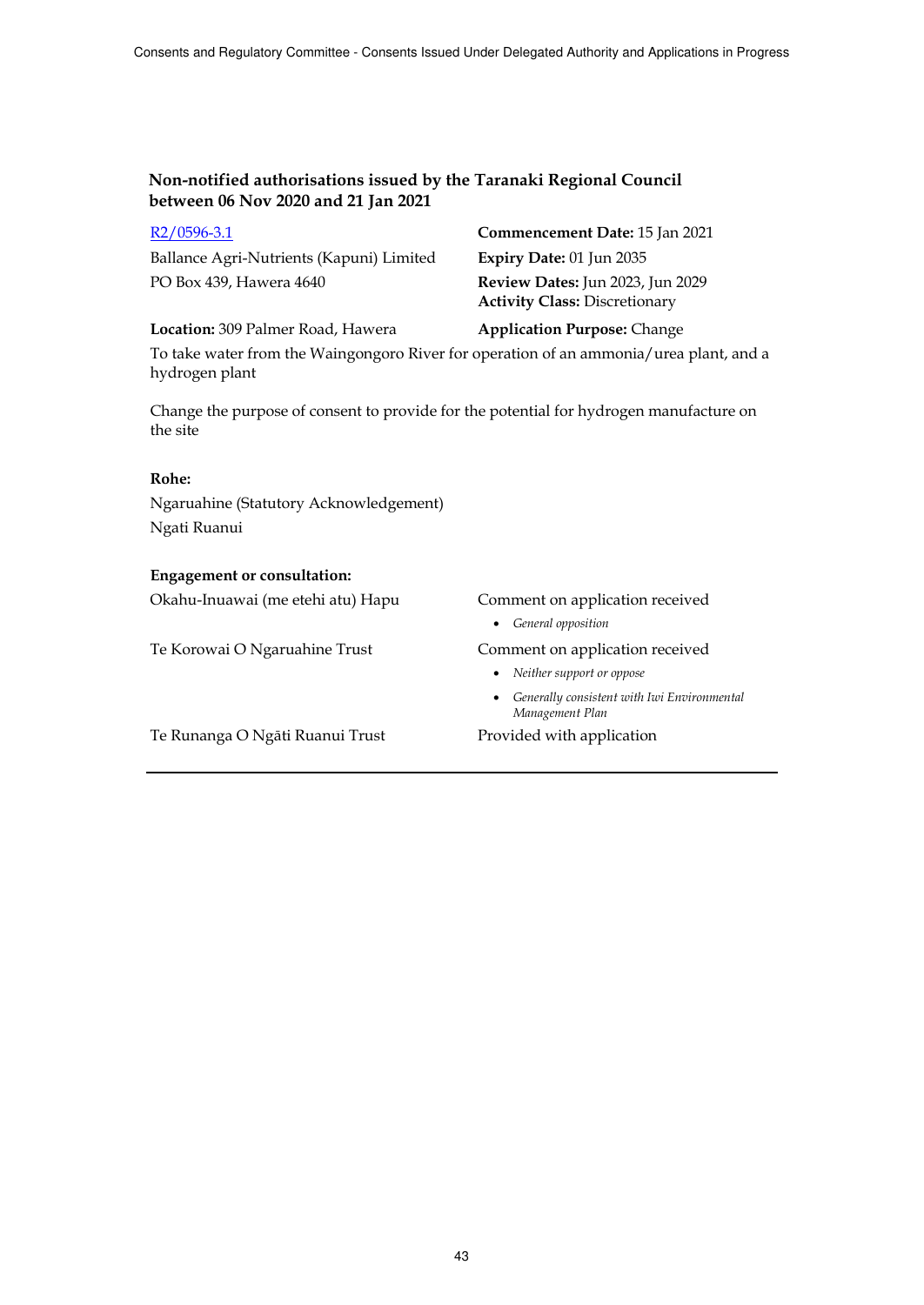| $R2/1213-3.1$<br>Ballance Agri-Nutrients (Kapuni) Limited<br>PO Box 439, Hawera 4640                                                                                 | Commencement Date: 15 Jan 2021<br>Expiry Date: 01 Jun 2035<br>Review Dates: Jun 2023, Jun 2029<br><b>Activity Class: Discretionary</b> |  |
|----------------------------------------------------------------------------------------------------------------------------------------------------------------------|----------------------------------------------------------------------------------------------------------------------------------------|--|
| Location: 309 Palmer Road, Hawera                                                                                                                                    | <b>Application Purpose: Change</b>                                                                                                     |  |
| To take and use water from the Kapuni Stream (at times when the normal water supply has<br>failed) for the operation of an ammonia/ urea plant, and a hydrogen plant |                                                                                                                                        |  |
| Change the purpose of consent to provide for the potential for hydrogen manufacture on<br>the site                                                                   |                                                                                                                                        |  |
| Rohe:                                                                                                                                                                |                                                                                                                                        |  |
| Ngaruahine (Statutory Acknowledgement)<br>Ngati Ruanui                                                                                                               |                                                                                                                                        |  |
| <b>Engagement or consultation:</b>                                                                                                                                   |                                                                                                                                        |  |
| Okahu-Inuawai (me etehi atu) Hapu                                                                                                                                    | Comment on application received                                                                                                        |  |
|                                                                                                                                                                      | • General opposition                                                                                                                   |  |
| Te Korowai O Ngaruahine Trust                                                                                                                                        | Comment on application received                                                                                                        |  |
|                                                                                                                                                                      | • Neither support or oppose                                                                                                            |  |
|                                                                                                                                                                      | • Generally consistent with Iwi Environmental<br>Management Plan                                                                       |  |
| Te Runanga O Ngāti Ruanui Trust                                                                                                                                      | Provided with application                                                                                                              |  |
| $R2/1568-4.0$                                                                                                                                                        | Commencement Date: 20 Jan 2021                                                                                                         |  |
| GK & SM Hurley Trust                                                                                                                                                 | Expiry Date: 01 Dec 2046                                                                                                               |  |
| GK & SM Hurley, 1012 Ball Road, RD 2, Patea<br>4598                                                                                                                  | <b>Review Dates:</b> Jun 2022, Jun 2028,<br>Jun 2034, Jun 2040<br><b>Activity Class: Controlled</b>                                    |  |
| Location: 1106 Ball Road, Hurleyville                                                                                                                                | <b>Application Purpose: Replace</b>                                                                                                    |  |
| To discharge farm dairy effluent onto land, and until 1 December 2022 after treatment in an<br>oxidation pond system and wetland, into the Ohaha Stream              |                                                                                                                                        |  |
| Rohe:                                                                                                                                                                |                                                                                                                                        |  |

Ngati Ruanui (Statutory Acknowledgement)

# **Engagement or consultation:**

Te Runanga O Ngāti Ruanui Trust Provided with application